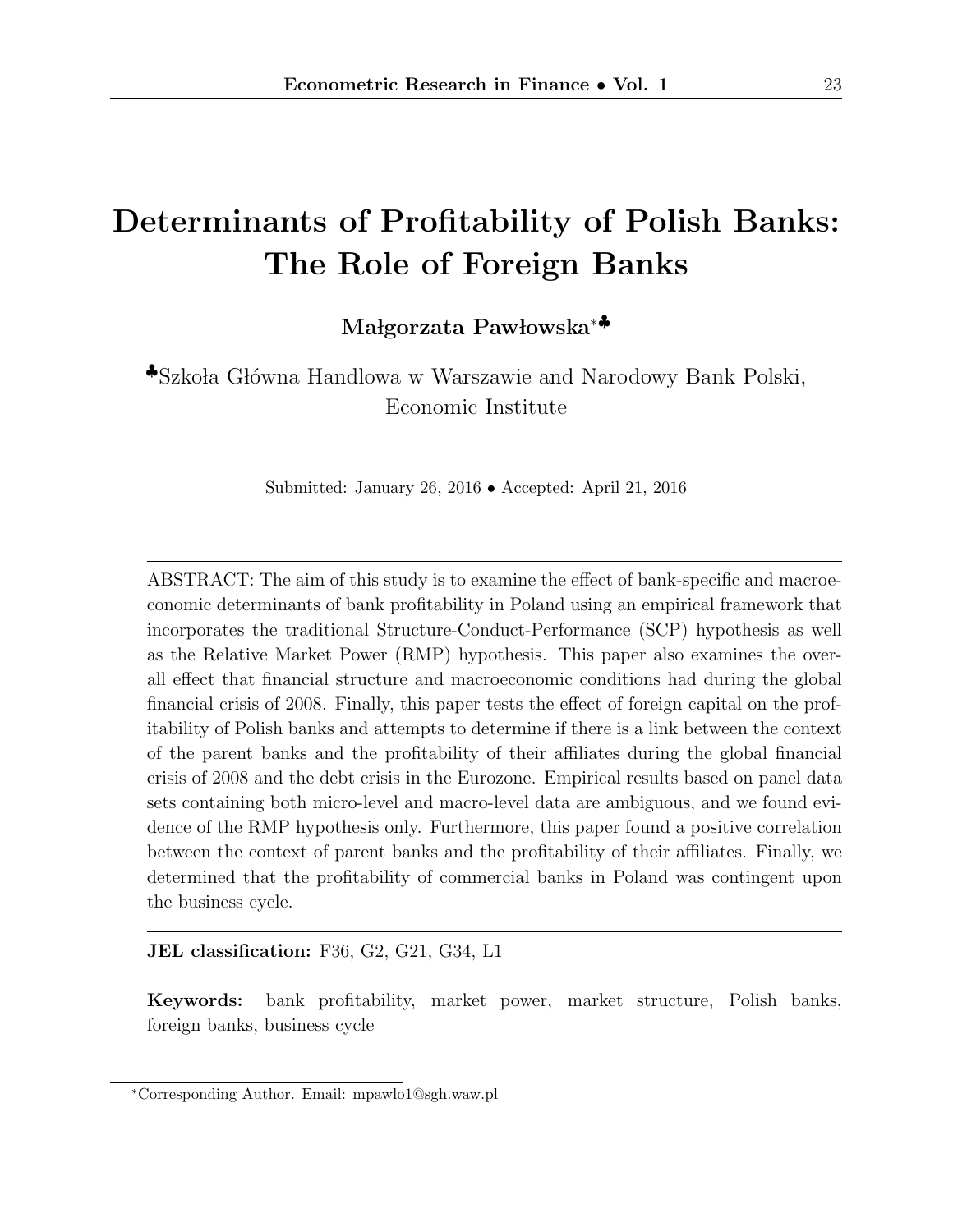### Introduction

The profitability of banks is a subject of great interest in bank management, financial markets, bank supervision, and academics. This interest is driven by increasing globalization and consolidation within the banking sector. Globalization is changing the ownership structure of banking sectors around the world, and the Polish banking sector is no exception. Foreign banks may not only enhance the availability of credit by directly lending to domestic firms or households, but they may also increase competition between banks. Furthermore, in many countries (including Poland), we observed an increased trend toward bank disintermediation.

Currently, the profitability of commercial banks in Poland is influenced by a large number of internal and external factors: consolidation, technological processes, changes in regulation, and the real economy. However, the Polish banking sector is relatively small in comparison to the other countries in the European Union (EU) because it is only worth 85% of the country's GDPand has relatively simple, traditional business models that are dominated by foreign banks.<sup>1</sup> As of the end of 2012, the share of banks with predominantly foreign capital was approximately 65% whereas it was approximately 15% at the end of 1997 (cf., Figure 1). The parent financial institutions of Polish banks were located mostly in Western Europe (Austria, Belgium, Greece, Germany, France, Italy, Netherlands, Portugal, and Spain) and in the United States (cf., Figure 2). Finally, the financial crisis and the increase in systemic risk associated with cross-border links between large banks gave rise to activities aimed at reforming the post-crisis institutional system, and this reform included the systemically important banks (G-SIFIs). The fact that some of the banks on the list of G-SIFIs are also parent banks of Polish banks is significant for their affiliates (e.g., Unicredit Group and Crédit Agricole Group are parent banks in the Polish banking sector).<sup>2</sup>

The aim of this study is to estimate the effect of market structure on the performance of banks in Poland during the financial crisis of 2008 – after the Lehman Brothers failure. This paper will also examine the overall effect of financial structure and macroeconomic conditions to determine whether financial development and business cycles affect the profits of Polish banks. Finally, this paper attempts to determine if there is a link between the context of parent banks and the profitability of their affiliates.

In order to test the traditional Structure-Conduct-Performance (SCP) hypothesis, this paper empirically investigates the effect of market structure as it relates to profitability and has a particular focus on whether banks that are operating in concentrated markets generate more profit or not. Aside from the traditional SCP hypothesis, this paper also tests the Relative Market Power (RMP) hypothesis created by Smirlock (1985). Smirlock posited that

<sup>&</sup>lt;sup>1</sup>The average for EU-27 countries is about 400% (e.g., Bijlsma and Zwart, 2013; Polish Financial Supervision Authority, 2013).

<sup>2</sup>Criteria for the designation of G-SIFI's: size and international link, lack of readily available substitutes for services provided or adequate infrastructure for services, global activity (i.e., activity in many legal jurisdictions), and complexity of the activity (i.e., its effect on the financial system and the economy).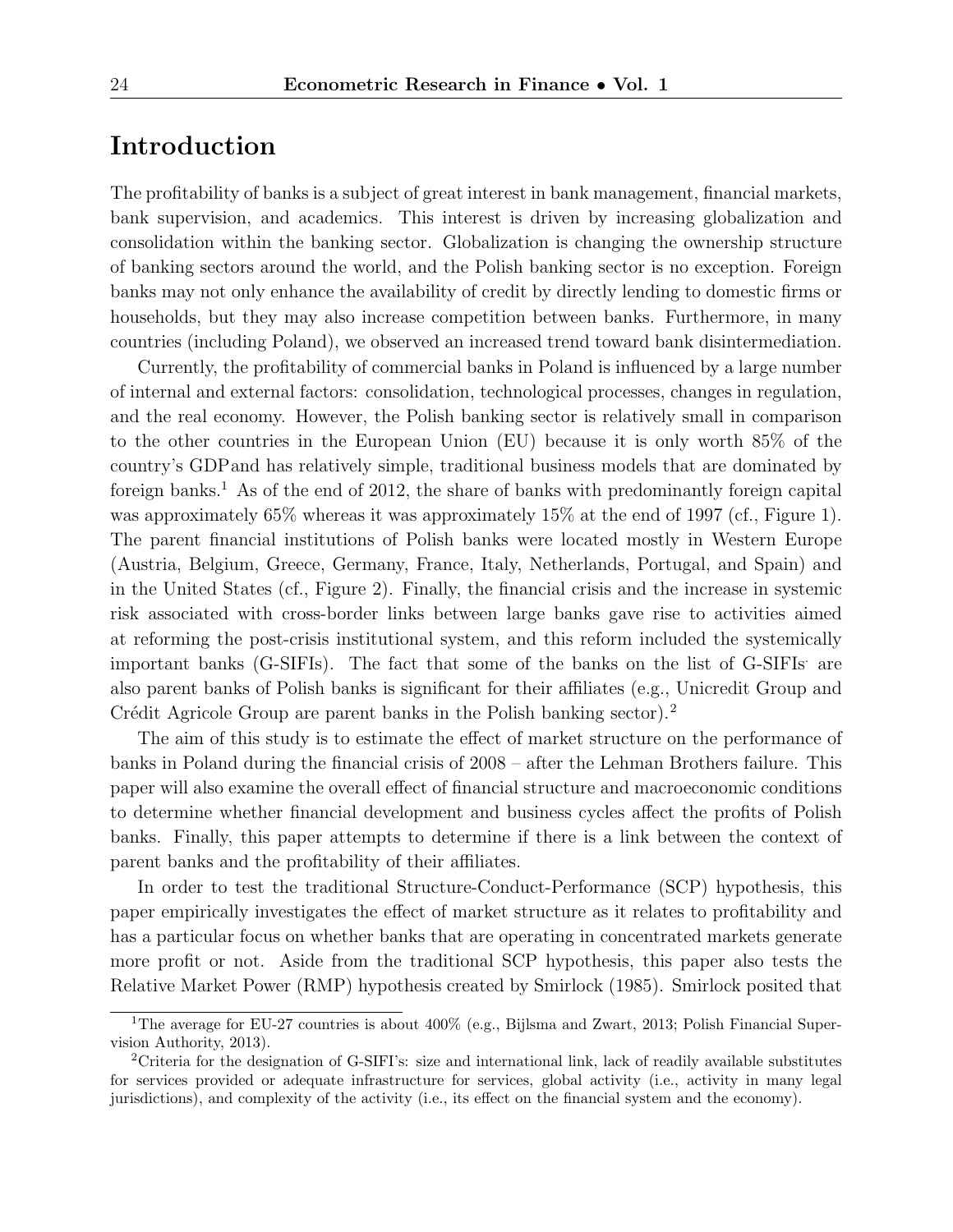there is no relationship between concentration and profitability but that there is a relationship between a bank's market share and its profitability.

In order to carry out a quantitative assessment of the effect of market structure on banking performance, this study uses panel data sets to combine micro- and macro-statistical data covering cyclical factors and the macroeconomic environment. Panel data consisted of quarterly micro- and macro-level data, combining data for Polish commercial banks and their parent banks, and information about the macroeconomic environment for the period of 2007Q1–2013Q2. We received micro-level data for Polish commercial banks from the National Bank of Poland (balance sheets, profit and loss accounts), and we received micro-level data for their parent banks from the Bankscope database.<sup>3</sup> We received macroeconomic data from the Polish Central Statistical Office (CSO) and Eurostat. We analysed the change of concentration within the Polish banking industry using the Herfindahl-Hirschman indices (HHI; cf., Figure 3), and we analysed profitability in the Polish banking sector using the return on assets ratios (ROA).

This study's major contribution to the literature is to test the SCP paradigm and the RMP hypothesis in the Polish banking sector and also to examine the role of foreign capital in this context during the crisis. This study consists of two parts and a summary. The first part is a broad literature review concerning the relationship between bank profit and market structure. The second part describes the changes in profitability within the Polish banking sector and presents data, empirical models, and the results of the analysis of panel data for the period 2007Q1–2013Q2. The summary provides an overview of the empirical results and the conclusions that we made.

## 1 Relationship Between Bank Profitability and Market Structure

There have been recent and ongoing debates concerning the economic role of market structure and competition within the banking industry. Developments in the banking sector do not only affect banks, but are highly relevant to the economy as a whole. Accordingly, both the competition between banks and the profitability of the banking sector is of interest not just at the individual bank level, but also at a broader macroeconomic level. Dramatic changes in regulation and technology have modified the structure of the banking sectors. All of these changes have strengthened competition – especially in traditional lending activity – and have encouraged banks to diversify their sources of revenue.

The SCP model was developed by Bain (1951), and this theory states that in a market with higher concentration, banks are more likely to show collusive behaviour and their oligopoly

<sup>3</sup>The Bankscope database was created by Bureau van Dijk-Electronic Publishing. It contains information on balance sheets and income statements for commercial banks around the world.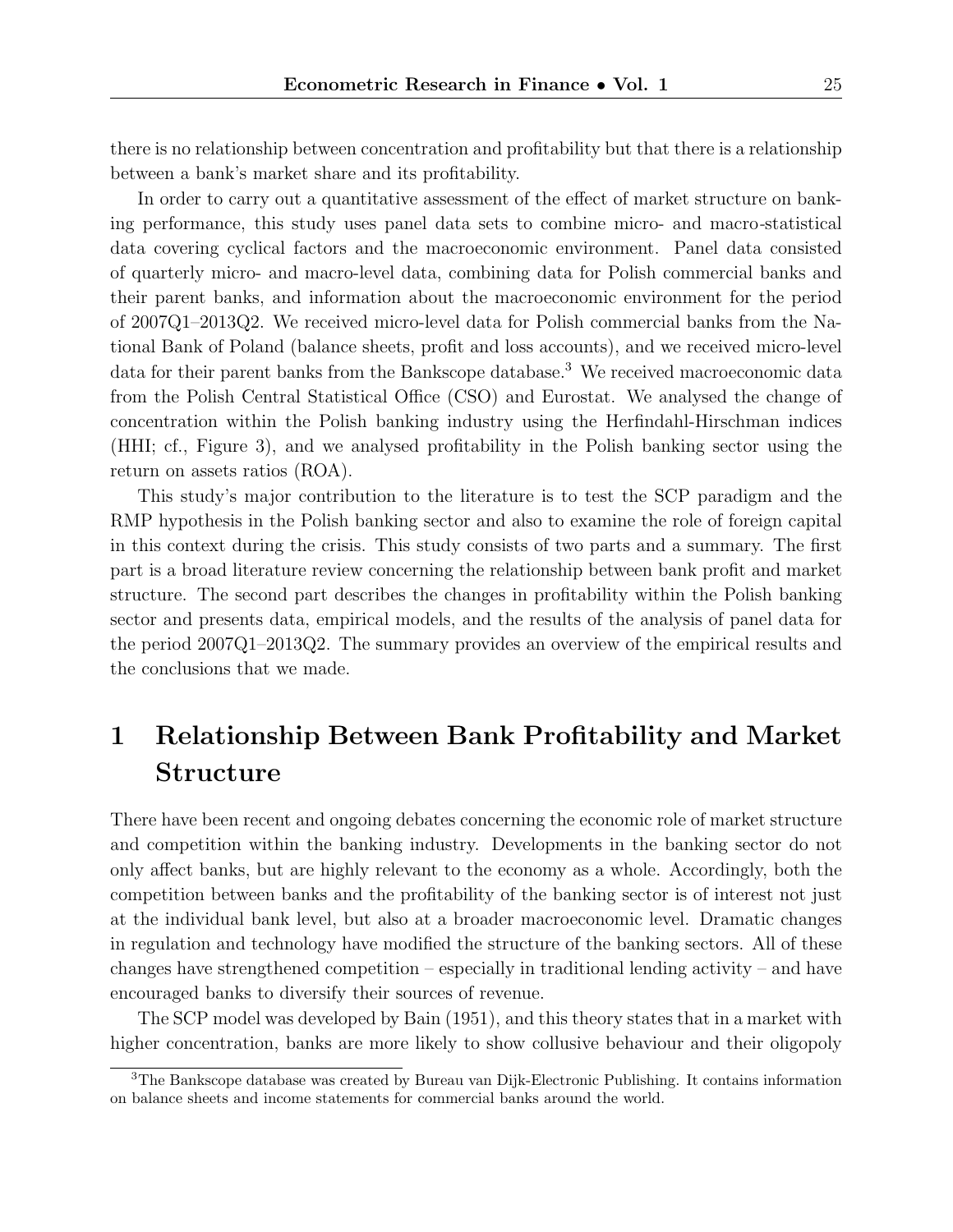rents will increase their performance (i.e., profitability). The SCP paradigm dominated until the late 1970s, and it assumed that a more concentrated system leads to less competition and therefore higher profitability. Berger (1995) advocated the traditional SCP paradigm where banks set prices that are less favourable to consumers as a result of imperfectly competitive markets. Smirlock (1985) tested an alternative explanation for these results. Specifically, he posited that there is no relationship between concentration and profitability, but rather between bank market share and bank profitability. In making this distinction he created the Relative Market Power (RMP) hypothesis. However, subsequent results of analyses based on the SCP paradigm have shown that the relationship between the structure of the market and conduct is even more complex.

The Efficient Structure hypothesis (ES) was developed by Demsetz (1973), and the ES theory states that if banks enjoy a higher degree of efficiency than their competitors, they can increase shareholder value or gain market share by reducing their prices. According to the ES, concentrated markets are those where highly effective firms (banks) operate. Efficiency is not an effect but a determinant of market structure. However, Hicks (1935) developed a theory opposite to the ES, which is known in literature as the Quiet Life (QL). According to the QL, banks with superior market strength and thus a privileged position will suffer a lower cost efficiency due to the quiet life of their managers. Generally, the QL hypothesis assumes that monopoly will reduce the pressure toward efficiency (cf. Bikker and van Leuvensteijn, 2014).

A number of studies have examined the influence of market structure based on the SCP paradigm, and several of these studies reported a positive relationship between concentration and profitability (e.g., Demirgüç-Kunt and Huizinga, 2000; Molyneux and Thornton, 1992; Goddard et al., 2004), which confirms the traditional SCP hypothesis. However, Mirzaei et al. (2013) and Maudos and De Guevara (2004) also confirmed the RMP in advanced economies. The ES hypothesis, by contrast, was confirmed by Claeys and Vander Vennet (2008). Most of the studies focusing on the macroeconomic influences on bank profitability found that the business cycle had a positive influence on the development of bank profitability and that there was a positive correlation between bank profitability and inflation (e.g., Albertazzi and Gambacorta, 2009; Bikker and Hu, 2002; Demirgüç-Kunt and Huizinga, 2000; Rumler and Waschiczek, 2010).

The majority of the studies analyzing the determinants of banks performance are focused on selected microeconomic factors. The present paper offers a broad view on the subject and takes into account many micro factors as well as cyclical components (cf. Delis et al., 2014). Comprehensive studies describing many micro factors and business cycles have been published for the Austrian banking sector (cf. Rumler and Waschiczek, 2010) and for Greek banks (cf. Athanasoglou et al., 2008).

The relationship between profitability and foreign banks has been analyzed in many papers. However, empirical research on the relative performance of domestic and foreign banks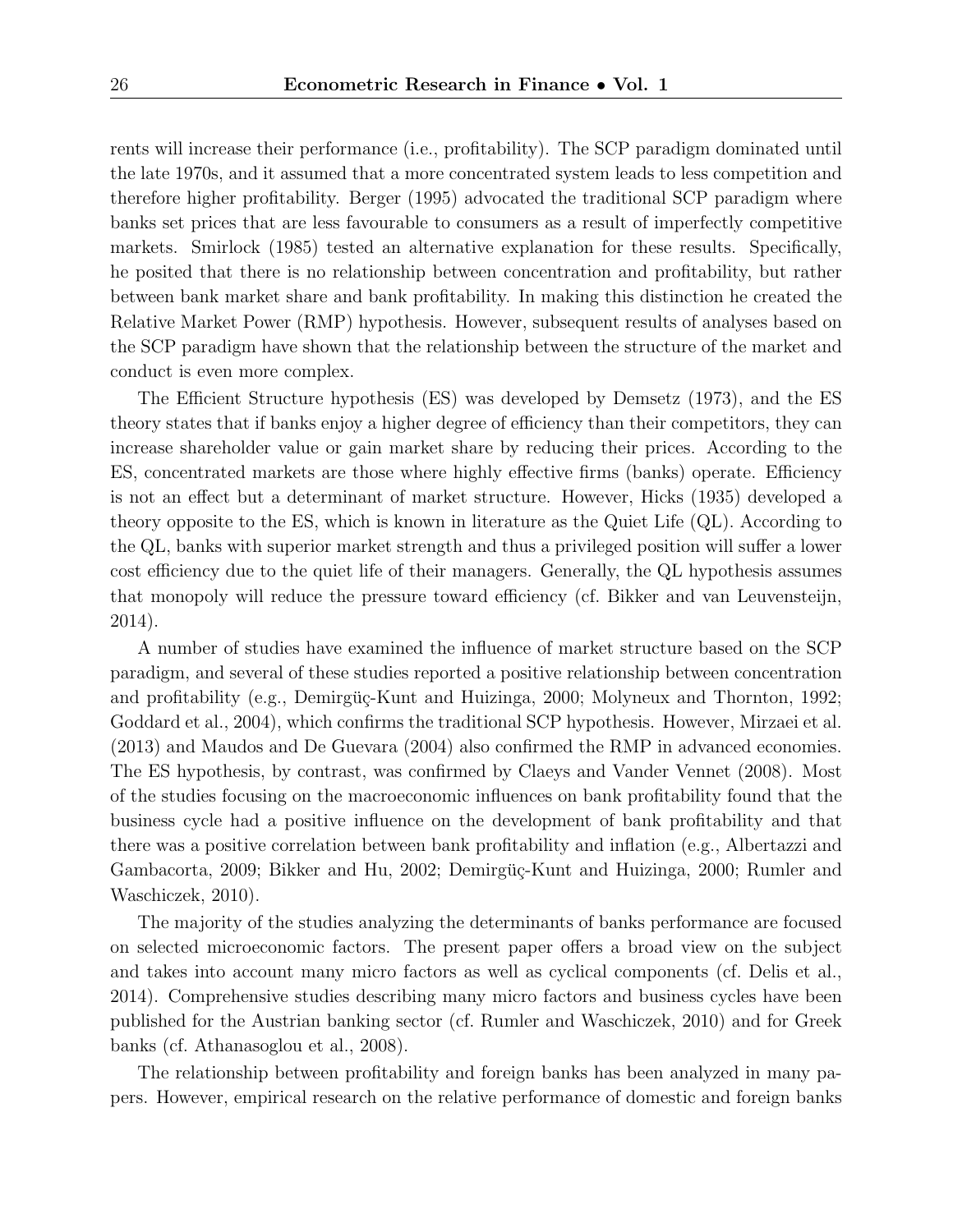has produced ambiguous results, with some studies finding that foreign banks perform better and other studies reporting stronger performance from domestic banks (cf. Degryse and Ongena, 2008; Chen and Liao, 2011). On the one hand, Havrylchyk and Jurzyk (2011) showed that foreign banks (i.e., acquired by foreign investors) in Central and Eastern European countries are more profitable due to cost minimization and better risk management. Van Horen and Claessens (2012), however, found that foreign banks might have higher capital and more liquidity, but they have lesser profitability than domestic banks. Also, during the global financial crisis of 2008, foreign banks reduced credit more sharply when compared to domestic banks, except when they dominated the host banking systems. On the other hand, other researchers have found almost no evidence that the ownership structure of banks had an effect on their profitability (e.g., Molyneux and Thornton, 1992; Cetorelli, 2004). Furthermore, La Porta et al. (2002) concluded that a state bank follows a political rather than a social agenda.

Finally, there are not a lot of studies that take into account the relationship between the profitability of the parent banks and the situation of their affiliates in the context of determining profitability – this paper fills the gap. The paper by Paw lowska et al.  $(2015)$ found intragroup links between banking institutions after the Lehman Brothers failure in the Polish banking sector.

## 2 Banking Structure, Business Cycle, and Profitability of Banks - Panel Data Analysis

The profitability of commercial banks in Poland prior to and during the financial crisis was influenced by a large number of internal and external factors: consolidation, technological processes, and the real economy (cf., Figure 4). After Poland's accession to the EU, there was a clear improvement in profitability both with return on assets (ROA) and return on equity (ROE). This improvement in bank profitability was facilitated by, among others, a decrease in the share of non-performing loans in assets.<sup>4</sup> In 2009, the slight decrease in profitability indicators were caused by the financial crisis (see Figures 5 and 6). It should be noted, however, that the group of Polish commercial banks was not homogeneous during the first part of the crisis. There was a strong deterioration in the financial results of several banks that, in previous periods, were characterized by increasing market shares (particularly in the segment of household loans). These banks had a negative effect on the performance of the entire group (however, some banks reported an improvement in financial results as compared

<sup>4</sup>Since Poland's accession to the EU, the classification of non-performing loans become less restrictive. Sub-standard receivables from one to three months changed to three to six months, doubtful receivables from three to six months changed to six to twelve months, and lost receivables from the above six months to the above twelve months. See National Bank of Poland (2004).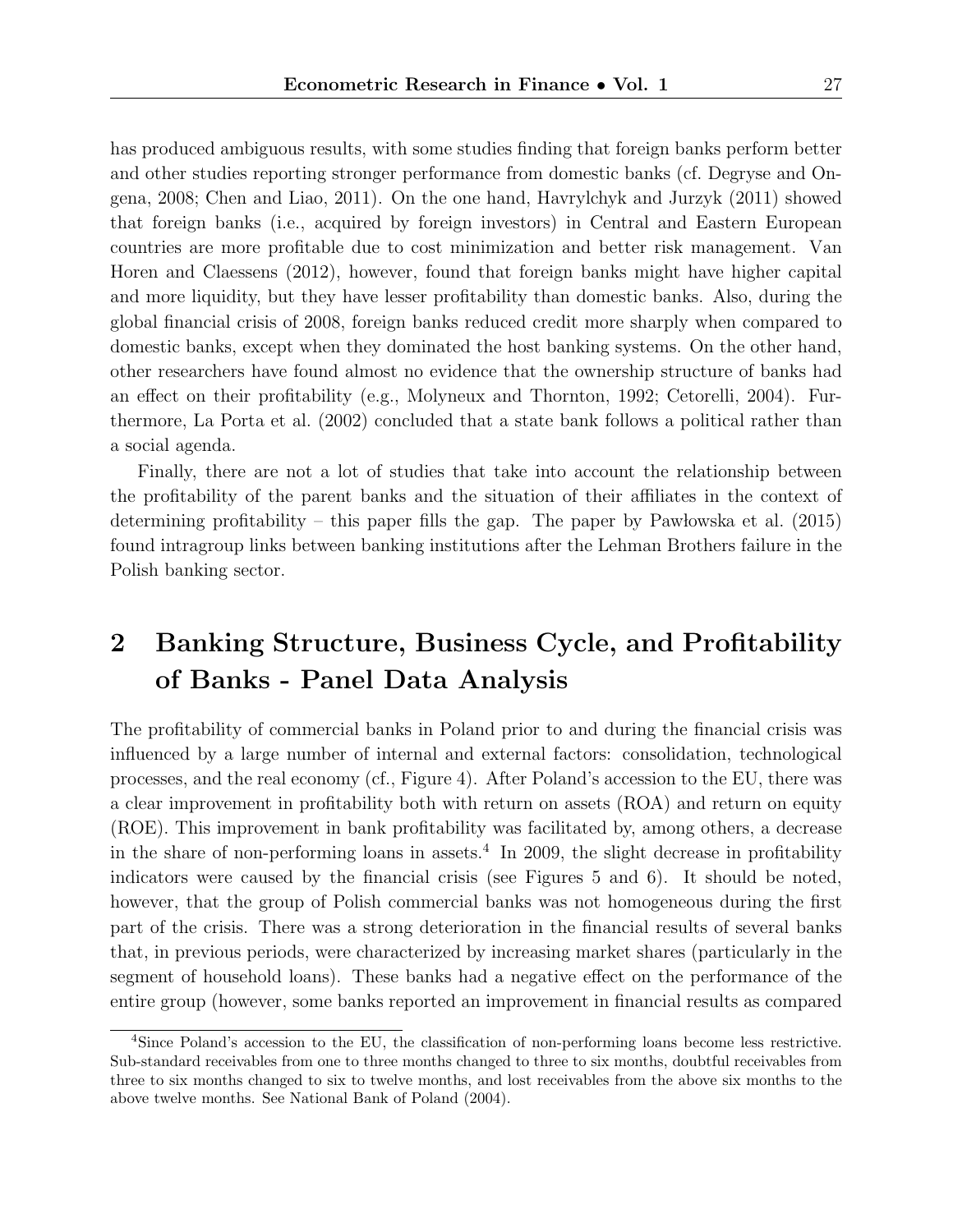to 2008; cf. Polish Financial Supervision Authority, 2010). In the period 2010–2014, the profitability of Polish commercial banks improved again.

#### 2.1 Data and Model Specification

In order to test the traditional SCP hypothesis and the RMP hypothesis, as well as the effect of the macroeconomic changes on the profitability of banks in Poland, this study examined quarterly data covering the period of the financial and debt crises (1997Q4–2013Q2). This data was obtained for all commercial banks operating in Poland (i.e., Polish banks, subsidiaries of foreign institutions, and branches of foreign banking institutions)<sup>5</sup>. The panel data sets combined micro-level data for Polish commercial banks and macro-level statistical data covering cyclical factors, and this study used a variety of microeconomic indicators stemming from the bank data to capture changes in the economic framework, including balance sheets and income statement figures from the National Bank of Poland's balance sheet statistics. Additionally, the panel data set consisted of data from the Bankscope database, which is a source of valuable information about the foreign parent institutions of the Polish affiliates. The micro-level data from Bankscope was then merged with data on the Polish banking institutions (cf., Tables 1, 2, and 3). Macroeconomic data on the growth of GDP and inflation in Poland came from the CSO (Central Statistical Office). The panel also included macro-level data from Eurostat concerning GDP growth in the parent banks' countries.

In order to carry out a quantitative assessment of the effect of market structure on the profitability of banks in the Polish sector, the generalized method of moments (GMM) estimator was used. The GMM estimator was proposed by Arellano and Bond (1991) and generalized by Arellano and Bover (1995) and Blundell and Bond (1998).<sup>6</sup> This paper used the system GMM (xtabond2) procedure, which can fit two closely related dynamic panel data models (the Arellano-Bond estimator and the Arellano-Bover estimator, fully developed in Blundell and Bond, 1998). The original estimator is sometimes called difference GMM, and the augmented one is sometimes called system GMM. However, the xtabond2 procedure implements both estimators. As GMM estimators, the Arellano-Bond estimators have one- and two-step variants (Arellano and Bond, 1991; Blundell and Bond, 1998). However, using the two-step GMM estimator may impose a downward (upward) bias in standard errors (t-statistics) due to its dependence on the estimated residuals. This may lead to unreliable asymptotic statistical inference (Bond and Windmeijer, 2002; Bond, 2002; Windmeijer, 2005), especially in data samples with a relatively small cross section dimensions (Arellano and Bond, 1991; Blundell and Bond, 1998). However, the xtabond2 procedure uses a finite-sample correction to the two-step covariance matrix derived by Windmeijer (2005).

<sup>&</sup>lt;sup>5</sup>The numbers of banks fluctuated in the sample due to acquisitions, liquidations, and new banks entering the market.

<sup>6</sup>Use of a GMM estimator also accounts for possible correlations between any of the independent variables.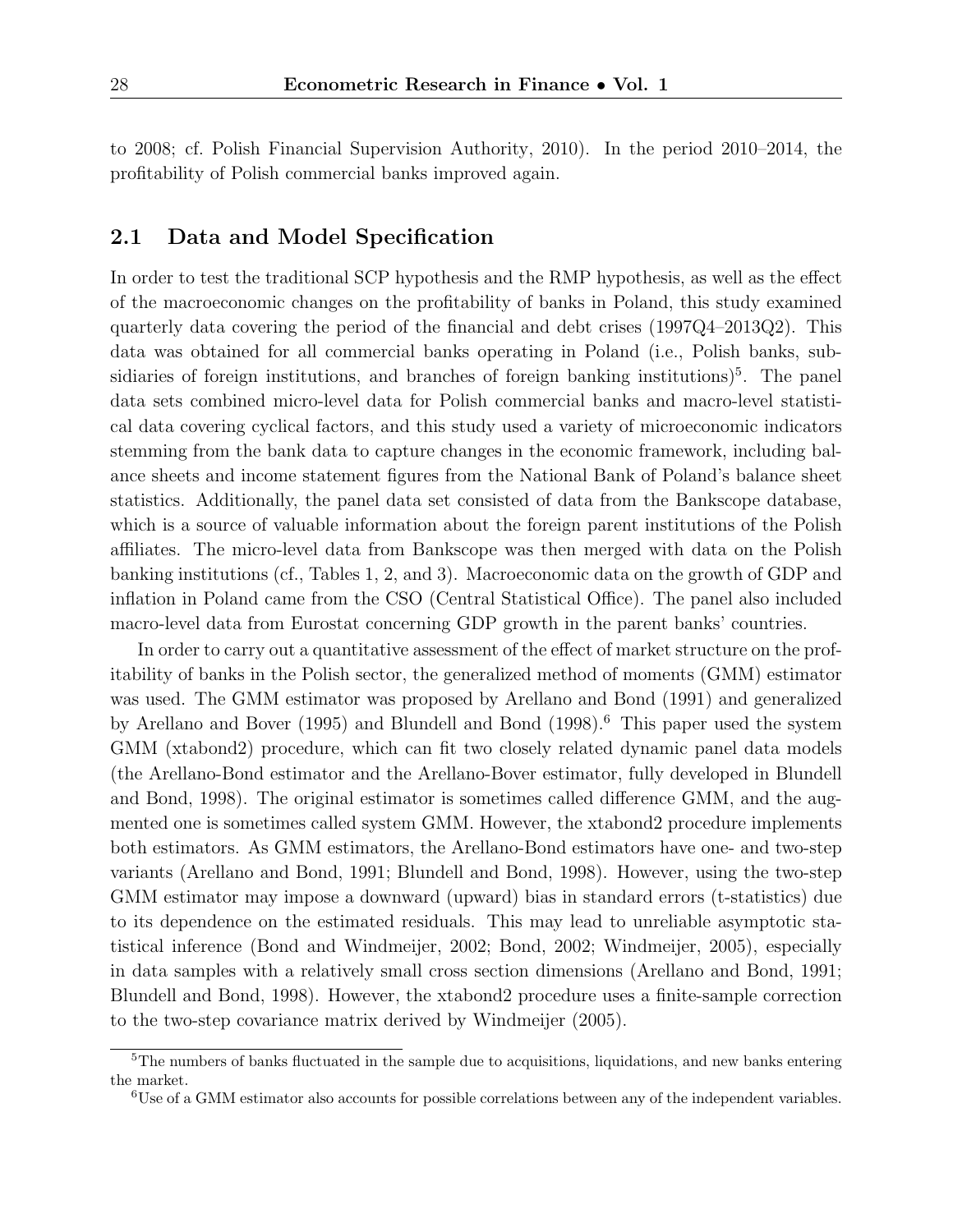Finally, taking into account the above factors, this paper used a two-step robust estimator with a correction derived by Windmeijer  $(2005)$ .<sup>7</sup> Moreover, we used the Hansen test of overidentifying restrictions, which tests the overall strength of the instruments for a one step estimator (Arellano and Bond, 1991; Arellano and Bover, 1995; Blundell and Bond, 1998), and we used the Arellano-Bond tests for  $AR(1)$  and  $AR(2)$  in the first differences. We also performed model estimation separately to avoid any alignment of variables. In order to solve the problems arising from extreme outliers that affect estimation, all outliers were removed from each panel data set (i.e., any value below the first percentage point or above the  $99<sup>th</sup>$ percentage point in sample distributions was removed).

### 2.2 The Baseline Model and Estimation (Quarterly Data Set During the Global Financial Crisis and Eurozone Debt Crisis)

In order to carry out a quantitative assessment of the effect of banking sector structure on banking profitability in the Polish sector during the crisis, a quarterly data set was used that was based on data from 2007Q4–2013Q2.

The following baseline model with ROA as the dependent variable was calculated as follows:

$$
ROA_{i,t} = \alpha + a_0 ROA_{i,t-1} + a_1 market \ structure_{i,t} + a_2 market \ power_{i,t} + a_3 business \ cycle_{i,t} + a_4 FO_i + a_5 (CRI_t \times FO_i) + a_6 EuDCRI_t + \sum_{j=1}^{N} b_joth_{i,t} + \varepsilon_{i,t}
$$
 (1)

where  $ROA_{i,t}$  denotes the return on assets ratio for each bank i and for each quarter  $t.^8$  The market structure measure was defined as follows:

• The concentration ratio such as the Herfindahl-Hirschman index for assets  $(HHI_t)$  for each quarter t.

In this model, the size of the banking sector was defined as follows:

• The log of total assets where the total assets are the sum of assets of all banks  $(Size_t)$ for each quarter  $t$  (cf., Figure 7).

Market power, the relative measure of market power, was defined as follows:

<sup>7</sup> In the estimations, we used lagged dependent variables as instruments.

<sup>8</sup>To determine the robustness, additional estimations were calculated with the return on equity (ROE) for each banking sector i for each year t as a dependent variable. The results were very similar.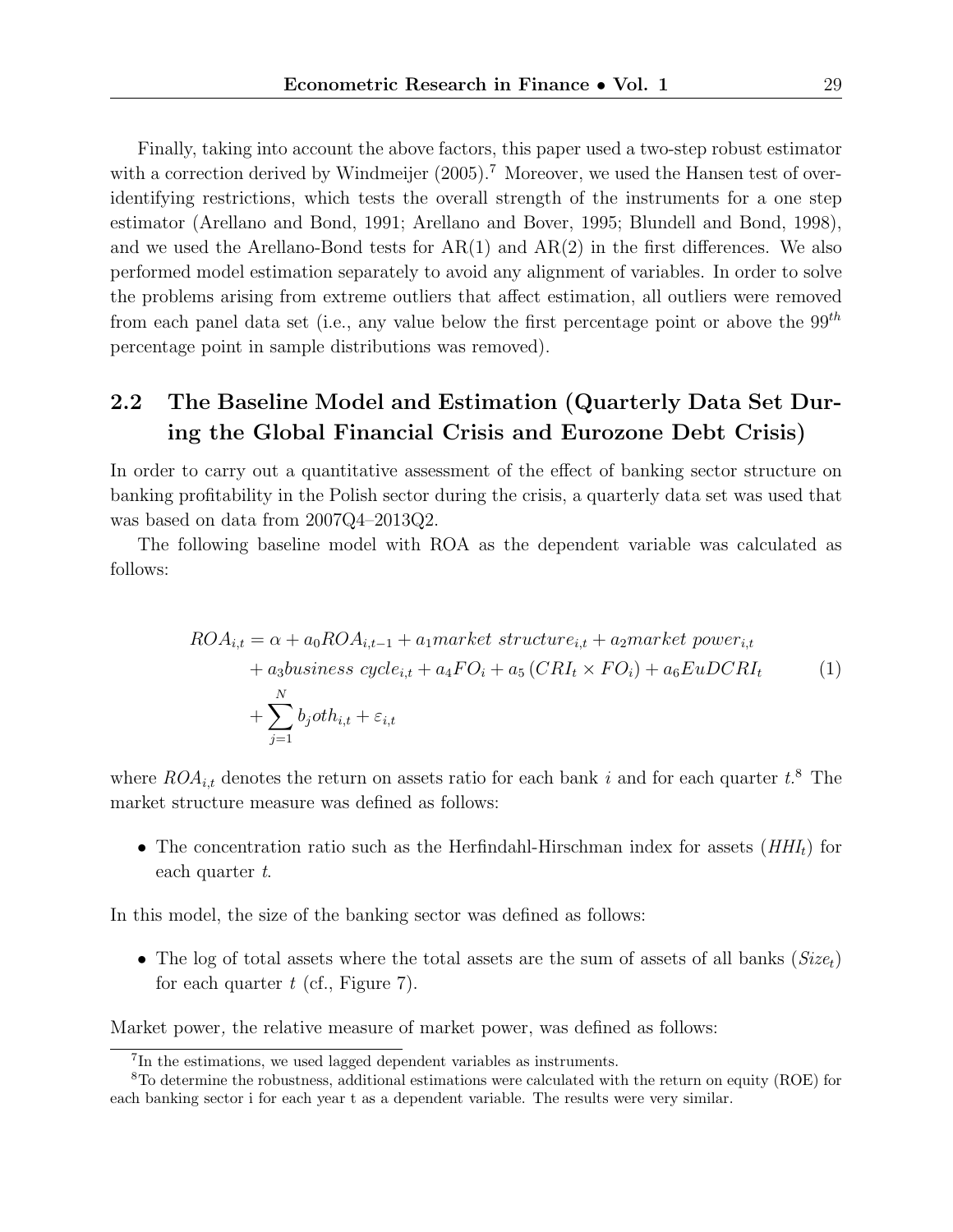- The share of bank assets in the total assets  $(MP_{i,t})$  for each bank i and each quarter t.
- The share of bank loans in the total loans  $(ML_{i,t})$  for each bank i for each quarter t  $(cf., Figure 8).$

Also, as the measure of relative market power, the model also tested the affect of the size of the bank on profitability, which was defined as follows:

• The log of total assets  $(LA_{i,t})$  for each bank i for each quarter t.

The model also estimated the dummy variables indicating foreign ownership as follows:

• The dummy  $(FO_i)$  that takes the values of one if a bank is foreign-owned, and takes a value of zero elsewhere for each bank i for each quarter t.

This model also controls for the effect of the global financial crisis and the Eurozone debt crisis in relation to profitability and foreign ownership. Therefore, other control dummy variables were used in regression as follows:

- The dummy variable  $(CRI_t)$  that takes the value of one if t $\langle 2010Q3 \rangle$  and t $\langle 2010Q3 \rangle$ . and zero elsewhere.
- The dummy variable  $(EuDCRI_t)$  that takes the value of one if t $>=$  2010Q3 and zero elsewhere.

Therefore, the full sample was split into three intervals: (1) the global financial crisis, (2) the Eurozone debt crisis (the sample begins in 3Q 2010 and ends in 2Q 2013), and (3) the whole analyzed period (2007Q4–2013Q2).

The model also tests the effect of the business cycle on bank profitability during the crisis. The variable business cycle was defined as follows:

•  $GDP_t$  growth (yoy) and inflation growth  $(CPI_t)$  for each quarter t.

In regressions, we also used control variables  $(\textit{oth}_{it})$ :

- The ratio of total deposit to total assets  $(DTA_{it})$  for each bank i for each quarter t.
- The ratio of total loans to total assets as a measure of the magnitude of disintermediation tendencies  $(LTA_{i,t})$  for each bank i for each quarter t.
- The core capital ratio  $(CAR_{i,t})$  as an indicator of a bank's risk behavior (the higher the capital ratio, the greater the risk aversion) for each bank  $i$  for each quarter  $t$ .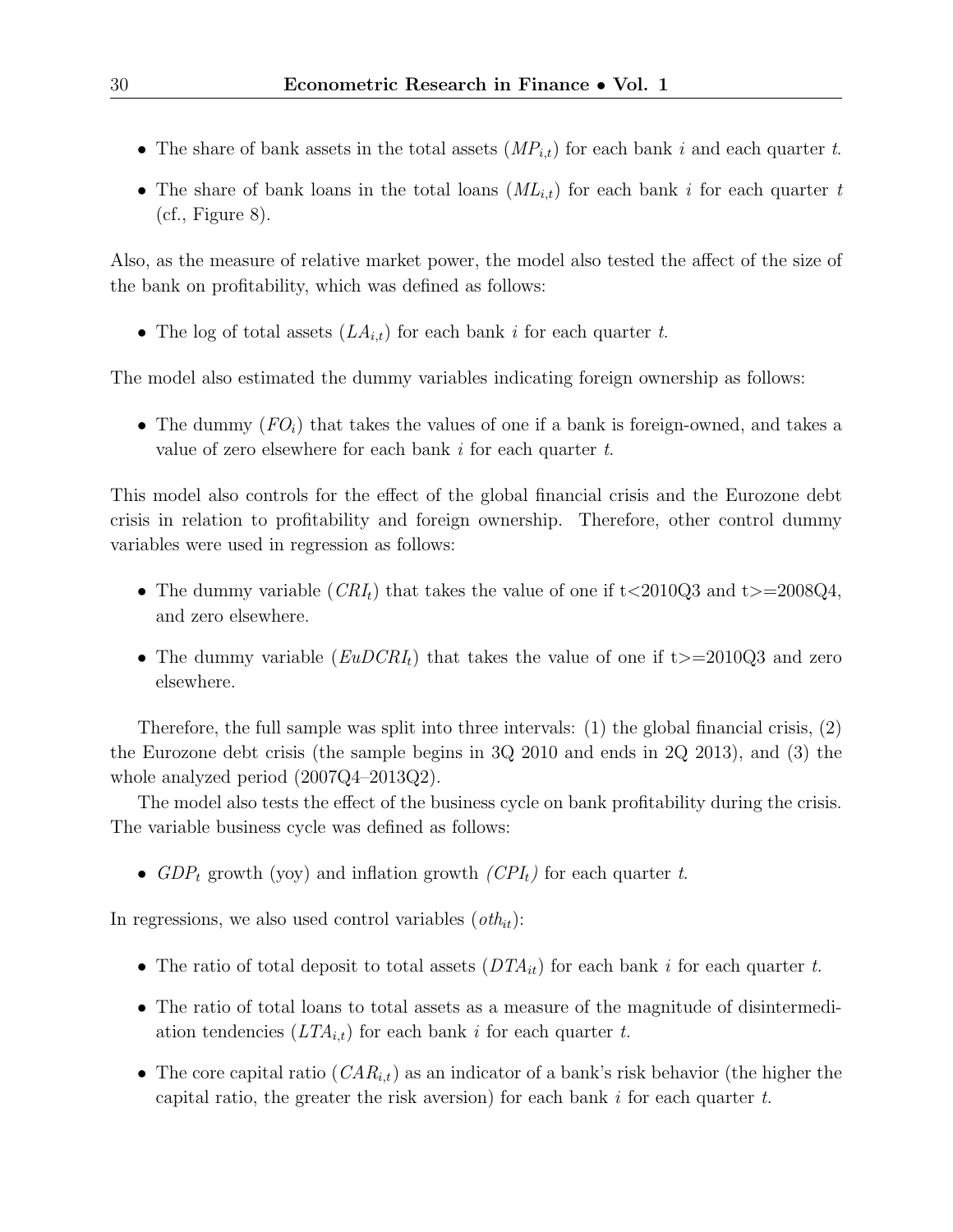• The share of foreign currency housing loans to the household sector in total loans  $(FXHL_{i,t})$  as an indicator of banking sector development for each bank i for each quarter t.

The parameter  $\alpha$  is a constant term,  $\varepsilon_{i,t}$  denotes the error, and  $a_0$ ,  $a_1$ ,  $a_2$ ,  $a_3$ , and  $b_j$  are the regression coefficients.

Table 4 presents the results of regressions using a two-step GMM estimator. For each of the estimations, we also reported the Hansen test results at the bottom of the table as well as the Arellano-Bond tests  $(AR(1)$  and  $AR(2))$ . The model seemed to fit the panel data reasonably well, as the Hansen-test showed no evidence of over-identifying restrictions.

In Table 4, a positive coefficient  $a_1$  was found only in regression 3. However, a positive and significant coefficient  $a_1$  was found for the variable  $Size_{i,t}$ . Also, a positive and significant coefficient  $a_2$  was found for relative size  $(LA_{i,t})$  in regressions 2–4.

Relative market power – measured in terms of the individual institution's share in total assets  $(MP_{i,t})$  – had a positive and significant influence on the profitability indicators in this study. However, relative market power – measured in terms of the individual institution's share in total domestic lending  $(ML_{i,t})$  – had no significant influence on the profitability indicators in this study.

This paper also found a positive effect for foreign capital on profitability during the period of the Eurozone debt crisis (estimation 5). However, for the period of global financial crisis, this paper found a negative effect for foreign capital on the profitability of Polish banks (estimations 3 and 4). Finally, this paper found a positive correlation between the context of parent banks and the profitability of their affiliates for the entire period analyzed.

Of the microeconomic control variables, we found the ratio of the core-capital to riskweighted assets to have a significant and negative influence on bank profitability. We found that banking sector development – measured in terms of foreign currency lending – had a significant and negative influence on bank profitability. These findings indicate that foreign currency loans did not positively contribute to bank profitability. They also show the positive correlation between intermediation (i.e., grater loans in total assets) and bank profitability. However, our results show a negative coefficient between the ratio of total deposit to total assets and profitability.

Generally, this paper found positive correlations between GDP growth and inflation (CPI), and the profitability of banks throughout the entire period of analysis. This means that the profitability of banks is procyclical.

In addition to all these estimated results, this paper found evidence for RMP hypothesis. However, this paper did not find sufficient evidence to verify the SCP hypothesis.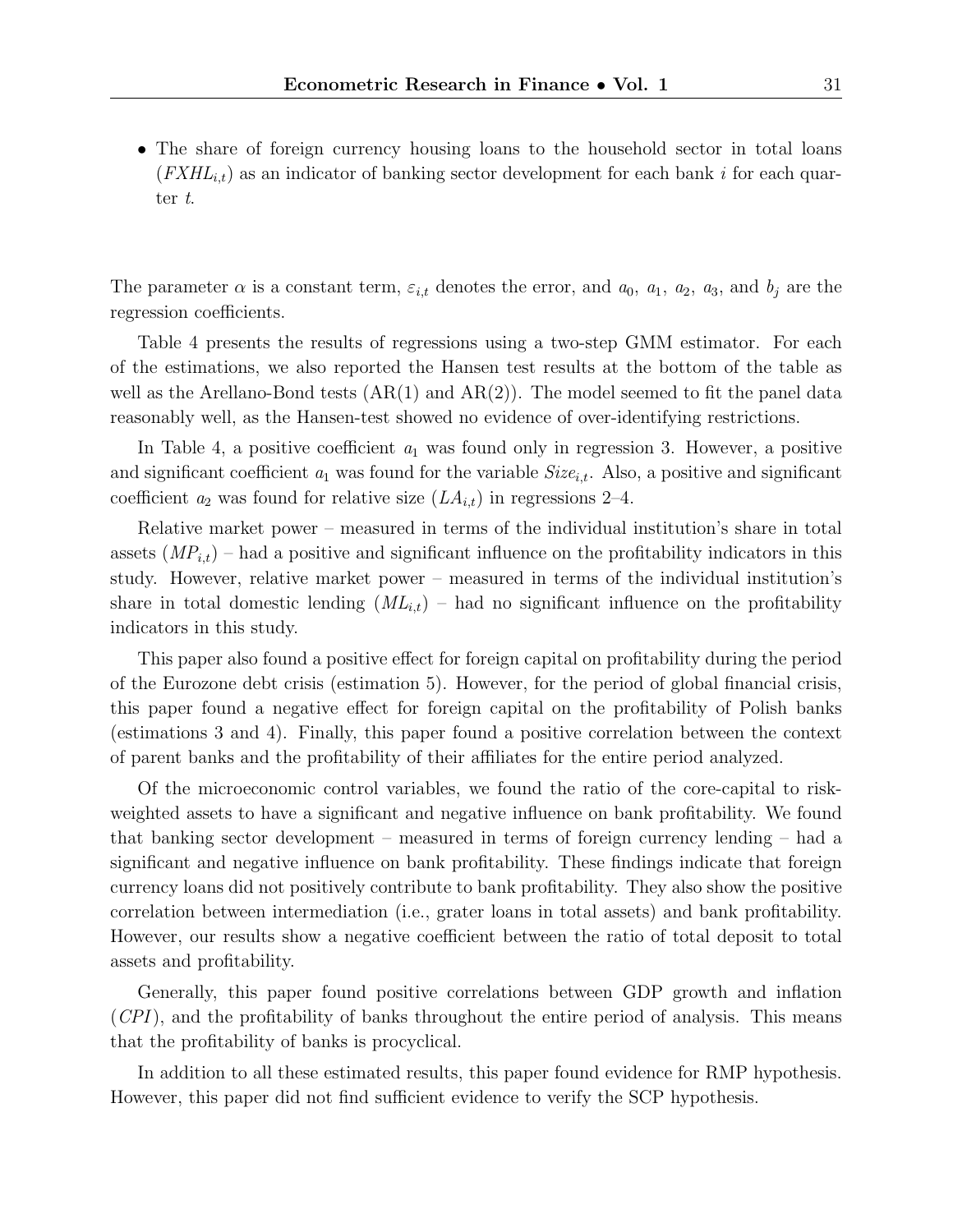#### 2.3 Effect of Parent Bank Situation on Profitability of their Affiliates

Furthermore, this paper tested the effect of the parent bank condition on the profitability of their affiliates. In this case, we estimated additional regressions using the GMM estimator. The ROA of banks with a majority of foreign capital was used as the dependent variable in this model. Independent variables were taken from Bankscope and from Eurostat, and the following model with ROA as the dependent variable was calculated as follows:

$$
ROAf_{i,t} = \alpha + a_0 ROAf_{i,t-1} + a_1 business \ cycle \ in \ parent \ country_{i,t}
$$

$$
+ \sum_{j=1}^{N} b_j oth_{i,t} + \varepsilon_{i,t}
$$
\n(2)

where  $ROA_{fit}^f$  denotes the return on assets ratio for each bank with a majority of foreign equity i for each quarter  $t$ .

This model tested the effect of business cycles in the parent country on foreign bank profitability during the crisis. The variable business cycle was defined as GDP growth in the parent country, and the measure of this growth was taken from Eurostat (parent  $GDP$ ) for each bank with a majority of foreign equity  $i$  for each quarter  $t$ .

In regressions, we used the following control quarterly variables  $(\textit{oth}_{it})$  from the Bankscope database:

- parent  $Total\_Capital\_Ratio$  The capital ratio of foreign parent institutions of Polish affiliates for each bank with a majority of foreign equity i in each quarter  $t$ .
- parent Net Loas to Assets Net loans to assets ratio of foreign parent institutions of Polish affiliates for each bank with majority of foreign equity i for each quarter t.
- parent ROA ROA ratio of foreign parent institutions of Polish affiliates for each bank with a majority of foreign equity  $i$  for each quarter  $t$ .

The variable  $\alpha$  is a constant term,  $\varepsilon_{it}$  denotes the error, and  $a_0$ ,  $a_1$ , and  $b_j$  are the regression coefficients.

We constructed three regressions for three time periods: (1) the global financial crisis, (2) the Eurozone crisis of 2011–2012 (the sample begins in 3Q 2010 and ends in 2Q 2013), and (3) the entire period (2007Q4–2013Q2).

Table 5 presents the results of regressions using a two-step GMM robust estimator. For each estimation, we reported the Hansen test results at the bottom of the table as well as the Arellano-Bond tests  $(AR(1)$  and  $AR(2))$ . The model seems to fit the panel data reasonably well because the Hansen-test shows no evidence of over-identifying restrictions.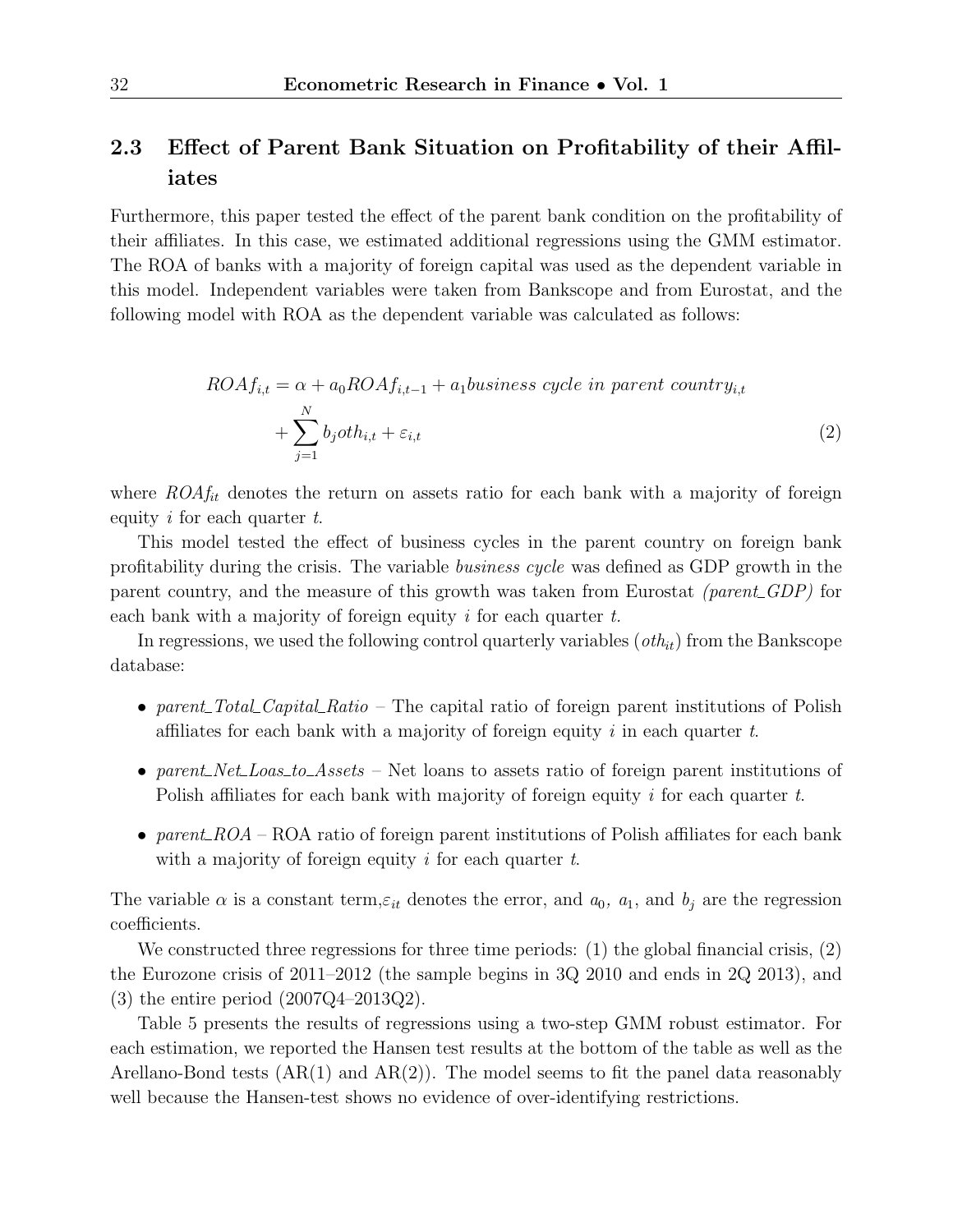Table 5 reports the positive coefficient  $(a_1)$  (estimations 1 and 2). This means that GDP growth in the parent country of a bank operating in Poland has a significant and positive effect on its profitability in Poland for the entire period of analysis and also for the period of the global financial crisis. Also, the ratio of net loans to assets of foreign parent institutions of the Polish affiliates (*parent\_Net\_Loas\_to\_Assets*) has a positive influence on the profitability of a bank operating in Poland. This means that disintermediation tendencies in European banks have a negative effect on the profitability of their affiliates. The negative effect of the parent total capital ratio (*parent\_Total\_Capital\_Ratio*) may mean that a higher capital ratio on average did not prevent higher profitability. This result is also relevant to the current economic policy debate about future regulatory requirements for the banking sector. Also, the ROA ratio of foreign parent institutions of Polish affiliates (*parent ROA*) is insignificant in this model. However, in estimation 3 (during the Eurozone crisis of 2011–2012), most of the variables were insignificant.

Generally speaking, the results of the above estimations determined that the economic situation of international parent banks had an effect on the profitability of the Polish subsidiaries and branches of these banks during the global financial crisis. Those results may also support the fact that the geographical diversity of parent institutions helped the local financial system to remain relatively vigorous throughout the global financial crisis (Pawlowska et al., 2015).

## **Conclusions**

The global financial crisis has resulted in a massive reduction in profitability for many banks in the EU. However, Poland experienced only a slight decrease in the profitability of its banking sector in the first part of the crisis (in 2009). After this, the profitability of the Polish banks increased. Generally, the results of comprehensive analyses concerning the profitability of Polish banks has confirmed the RMP hypothesis. On the one hand, this paper demonstrates a positive correlation between profitability and market structure and a positive and significant correlation between profitability and market power and also with the size of the bank.

Of the microeconomic control variables, we found that the core capital ratio has a significantly negative influence on bank profitability. Furthermore, the findings indicate that foreign currency loans did not positively contribute to bank profitability. We also found a positive correlation between intermediation (i.e., grater loans in total assets) and bank profitability. These results may show that business models based on strong lending positions were a stabilizing factor in the current financial crisis. Based on the Bankscope database, this paper found that disintermediation tendencies in European banks have a negative effect on the profitability of their affiliates. However, this paper found a negative coefficient between the ratio of total deposits to total assets and profitability.

The results show that foreign capital was a stabilizing mechanism during the entire period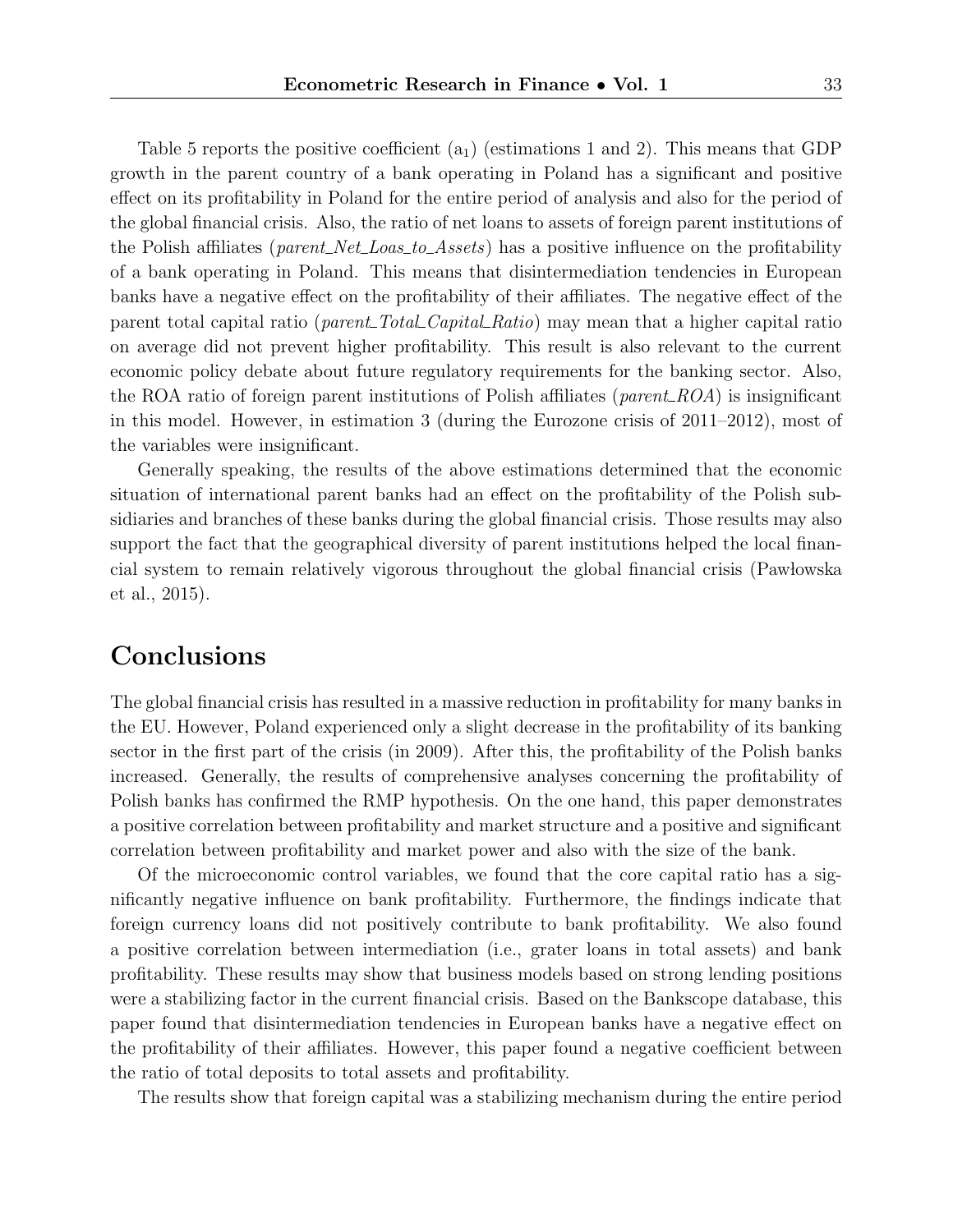analyzed. However, this paper found a destabilizing impact of foreign banks during the first part of the crisis. This paper found a positive correlation between the context of parent banks and the profitability of their affiliates for entire period of analysis. These results are in line with the paper by Pawlowska et al. (2015) concerning the intragroup links between banking institutions after the Lehman Brothers failure, and they confirm these links in the context of the profitability of parent banks.

Finally, as in other countries, bank profitability is strongly influenced by cyclical developments, and this paper found a positive correlation between GDP growth and bank profit – the same effect was found for CPI indices. Finally, this paper found a positive correlation between GDP growth in the parent country and the profit of their affiliates in Poland.

#### References

- Albertazzi, U. and Gambacorta, L. (2009). Bank profitability and the business cycle. Journal of Financial Stability, 5(4):393–409.
- Arellano, M. and Bond, S. (1991). Some tests of specification for panel data: Monte Carlo evidence and an application to employment equations. The Review of Economic Studies, 58(2):277–297.
- Arellano, M. and Bover, O. (1995). Another look at the instrumental variable estimation of error-components models. Journal of Econometrics,  $68(1):29-51$ .
- Athanasoglou, P. P., Brissimis, S. N., and Delis, M. D. (2008). Bank-specific, industry-specific and macroeconomic determinants of bank profitability. Journal of International Financial Markets, Institutions and Money, 18(2):121–136.
- Bain, J. S. (1951). Relation of profit rate to industry concentration: American manufacturing, 1936-1940. The Quarterly Journal of Economics, pages 293–324.
- Berger, A. N. (1995). The profit-structure relationship in banking–tests of market-power and efficient-structure hypotheses. Journal of Money, Credit and Banking, 27(2):404–431.
- Bijlsma, M. and Zwart, G. T. J. (2013). The changing landscape of financial markets in Europe, the United States and Japan. Working Paper 774, Bruegel.
- Bikker, J. A. and Hu, H. (2002). Cyclical patterns in profits, provisioning and lending of banks and procyclicality of the new Basel capital requirements. Banca Nazionale del Lavoro Quarterly Review, 55(221):143.
- Bikker, J. A. and van Leuvensteijn, M. (2014). A New Measure of Competition in the Financial Industry: The Performance-conduct-structure Indicator, volume 83. Routledge.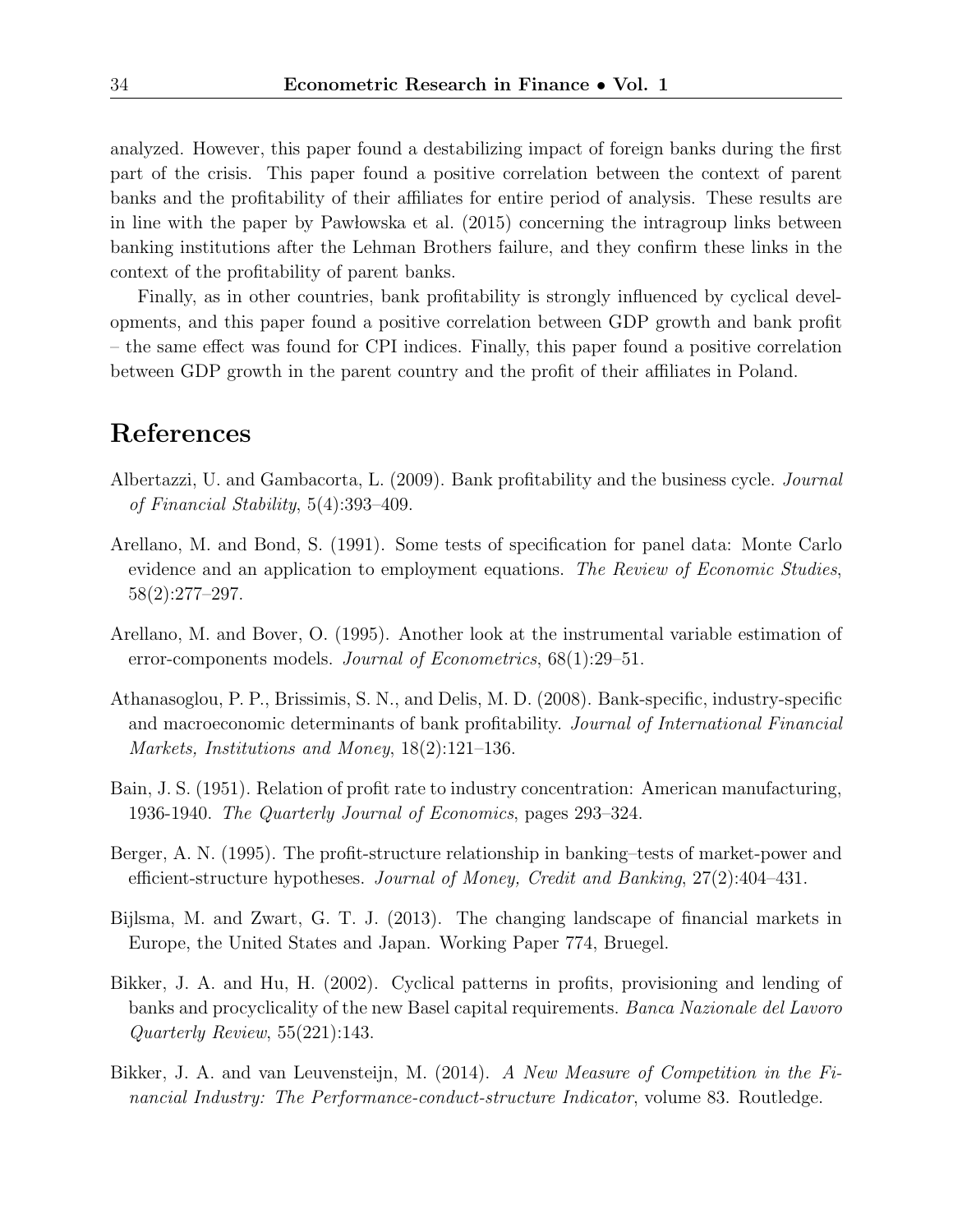- Blundell, R. and Bond, S. (1998). Initial conditions and moment restrictions in dynamic panel data models. Journal of Econometrics, 87(1):115–143.
- Bond, S. and Windmeijer, F. (2002). Finite sample inference for GMM estimators in linear panel data models. CeMMAP Working Paper CWP04/02, Centre for Microdata Methods and Practice, Institute for Fiscal Studies.
- Bond, S. R. (2002). Dynamic panel data models: a guide to micro data methods and practice. Portuguese Economic Journal, 1(2):141–162.
- Cetorelli, N. (2004). Real Effects of Bank Competition. Journal of Money, Credit and Banking, 36(3):543–58.
- Chen, S.-H. and Liao, C.-C. (2011). Are foreign banks more profitable than domestic banks? Home-and host-country effects of banking market structure, governance, and supervision. Journal of Banking and Finance, 35(4):819–839.
- Claeys, S. and Vander Vennet, R. (2008). Determinants of bank interest margins in Central and Eastern Europe: A comparison with the West. Economic Systems, 32(2):197–216.
- Degryse, H. and Ongena, S. (2008). Competition and regulation in the banking sector: a review of the empirical evidence on the sources of bank rents. Handbook of Financial Intermediation and Banking, 2008:483–554.
- Delis, M., Kokas, S., and Ongena, S. (2014). Foreign ownership and market power in banking: Evidence from a world sample. mimeo, University of Cyprus Department of Economics.
- Demirgüç-Kunt, A. and Huizinga, H. (2000). Financial Structure and Bank Profitability. World Bank Policy Research Working Paper 2430, World Bank, Washington.
- Demsetz, H. (1973). Industry structure, market rivalry, and public policy. The Journal of Law and Economics,  $16(1):1-9$ .
- Goddard, J., Molyneux, P., and Wilson, J. O. (2004). The profitability of European banks: a cross-sectional and dynamic panel analysis. The Manchester School, 72(3):363–381.
- Havrylchyk, O. and Jurzyk, E. (2011). Profitability of foreign banks in Central and Eastern Europe. Economics of Transition, 19(3):443–472.
- Hicks, J. R. (1935). Annual Survey of Economic Theory: The Theory of Monopoly. Econometrica, 3(1):1–20.
- La Porta, R., Lopez-de Silanes, F., and Shleifer, A. (2002). Government ownership of banks. The Journal of Finance, 57(1):265–301.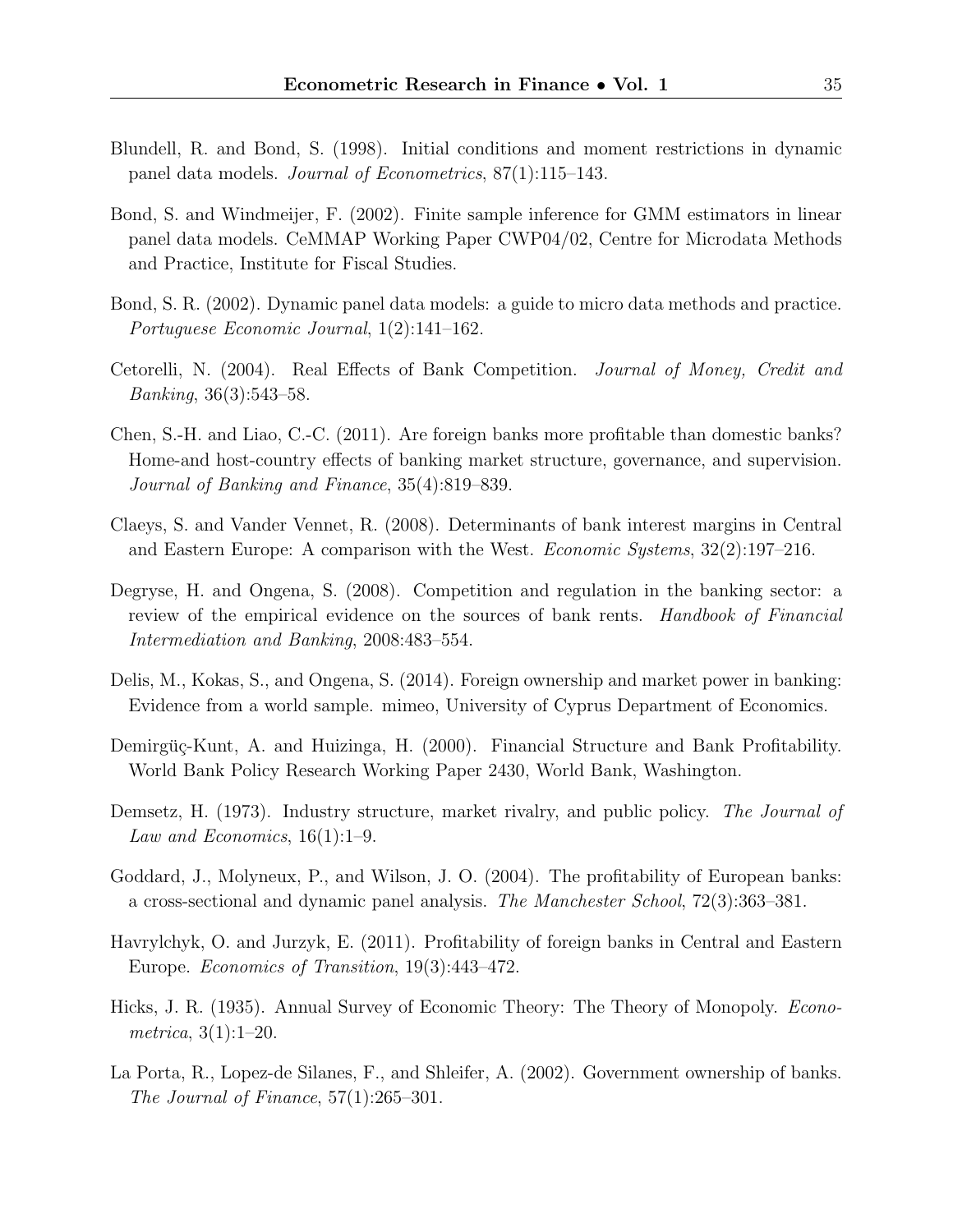- Maudos, J. and De Guevara, J. F. (2004). Factors explaining the interest margin in the banking sectors of the European Union. Journal of Banking and Finance, 28(9):2259– 2281.
- Mirzaei, A., Moore, T., and Liu, G. (2013). Does market structure matter on banks' profitability and stability? Emerging vs. advanced economies. Journal of Banking and Finance, 37(8):2920–2937.
- Molyneux, P. and Thornton, J. (1992). Determinants of European bank profitability: A note. Journal of Banking and Finance, 16(6):1173–1178.
- National Bank of Poland (2004). Financial System Development Report. Warsaw.
- Pawłowska, M., Serwa, D., and Zajączkowski, S. (2015). International Banking and Liquidity Risk Transmission: Evidence from Poland. IMF Economic Review, 63(3):585–605.
- Polish Financial Supervision Authority (2010). Report on the condition of Polish banks in 2009. Warsaw.
- Polish Financial Supervision Authority (2013). Report on the condition of Polish banks in 2012. Warsaw.
- Rumler, F. and Waschiczek, W. (2010). The Impact of Economic Factors on Bank Profits. Monetary Policy and the Economy, (4):49–67.
- Smirlock, M. (1985). Evidence on the (non) relationship between concentration and profitability in banking. Journal of Money, Credit and Banking, 17(1):69–83.
- van Horen, N. and Claessens, S. (2012). Foreign Banks; Trends, Impact and Financial Stability. IMF Working Papers 12/10, International Monetary Fund.
- Windmeijer, F. (2005). A finite sample correction for the variance of linear efficient two-step GMM estimators. *Journal of Econometrics*, 126(1):25–51.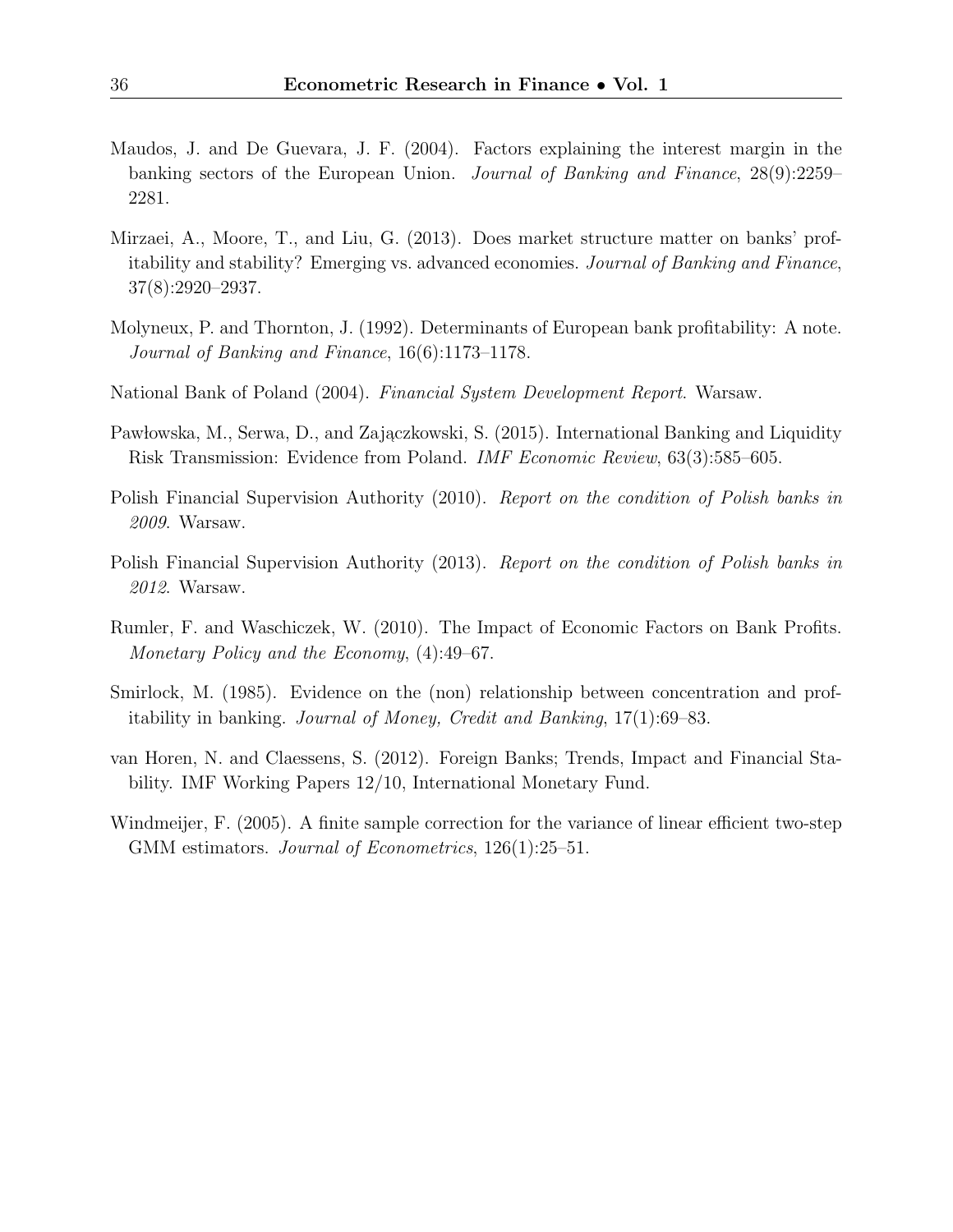

Source: Polish Financial Supervision Authority.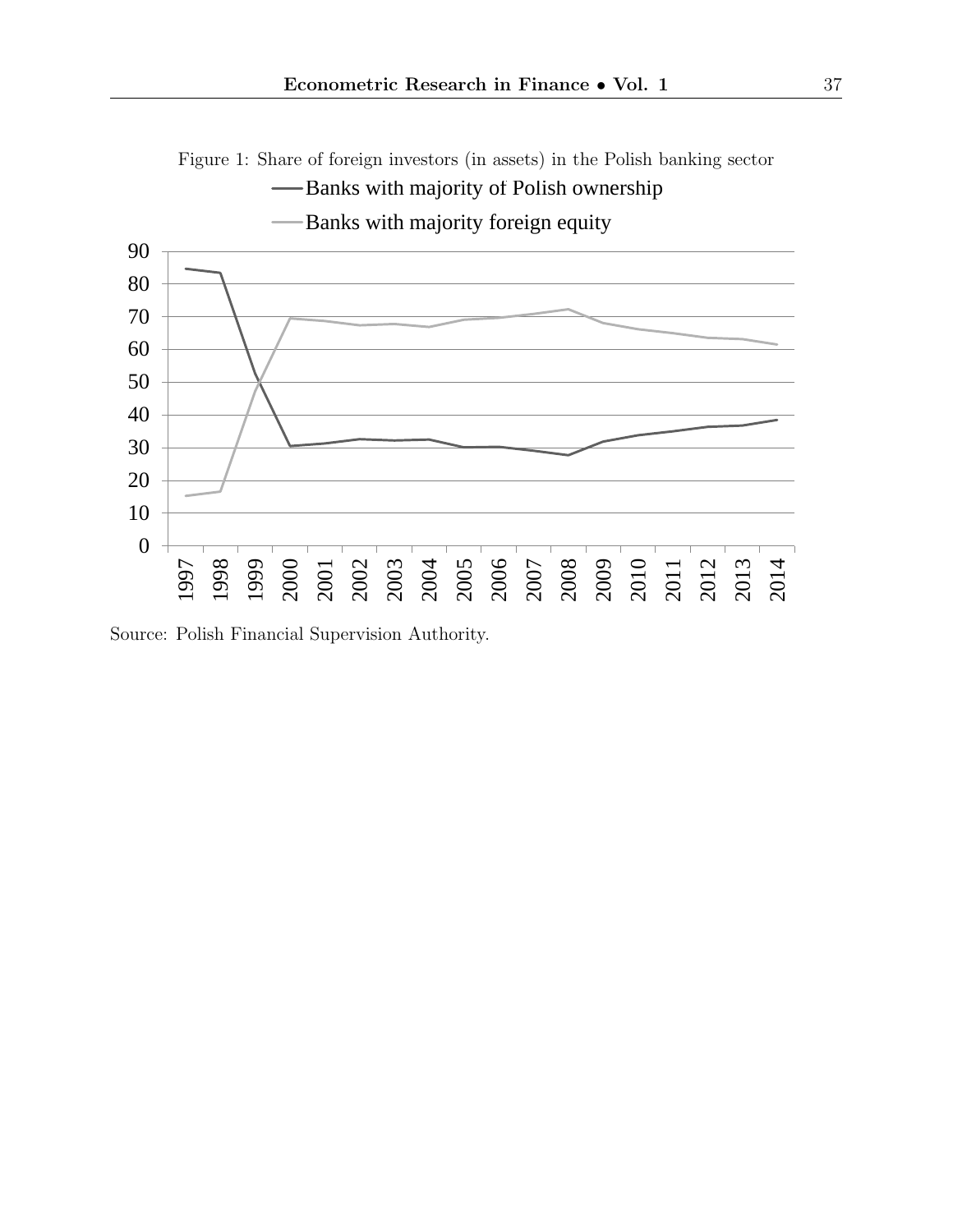

Figure 2: Share of foreign investors in assets of the Polish banking sector by country of origin

Source: Polish Financial Supervision Authority.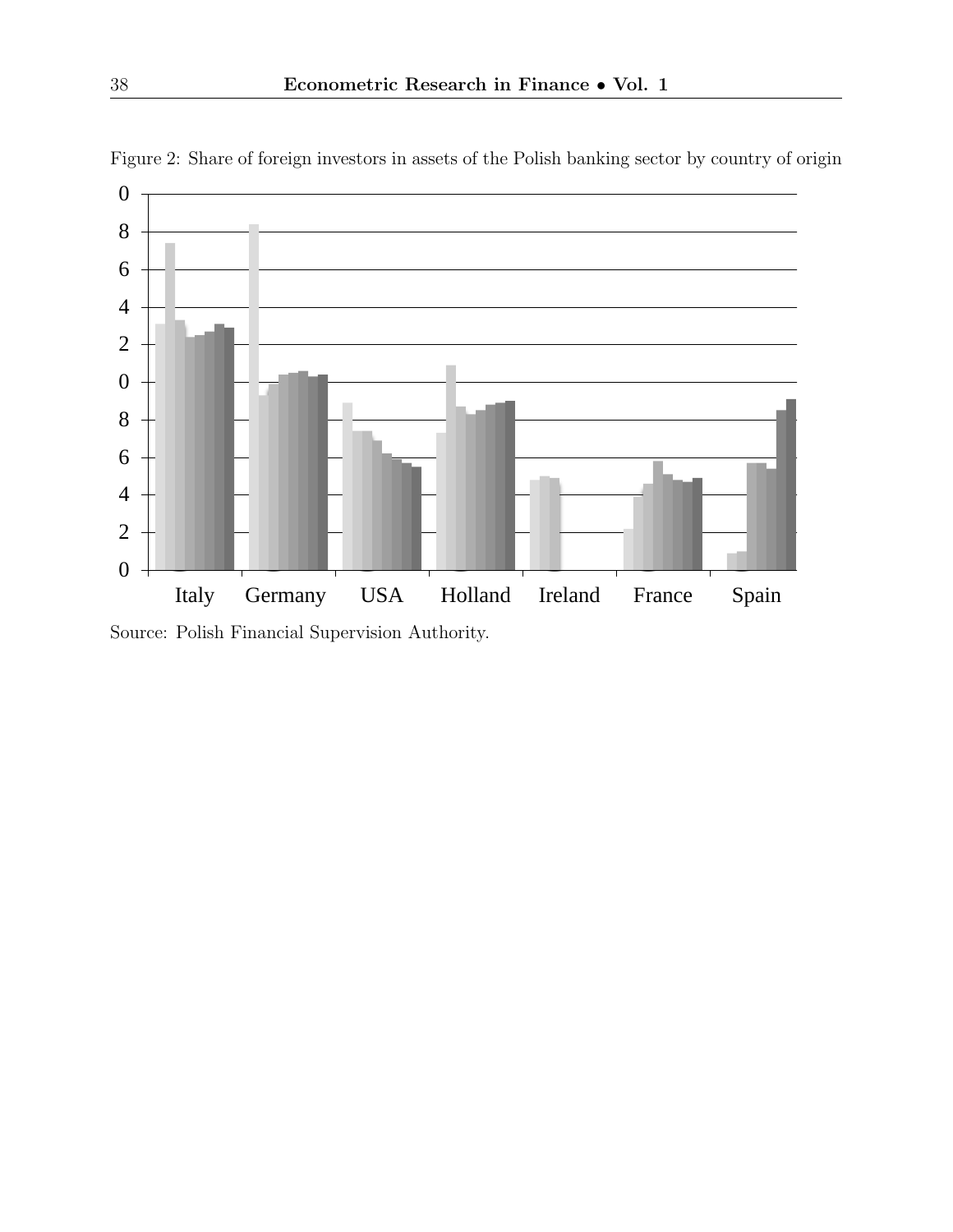

Figure 3: Herfindahl-Hirschman indices (quarterly)

Source: NBP and author's calculations. HHI index was seasonally adjusted.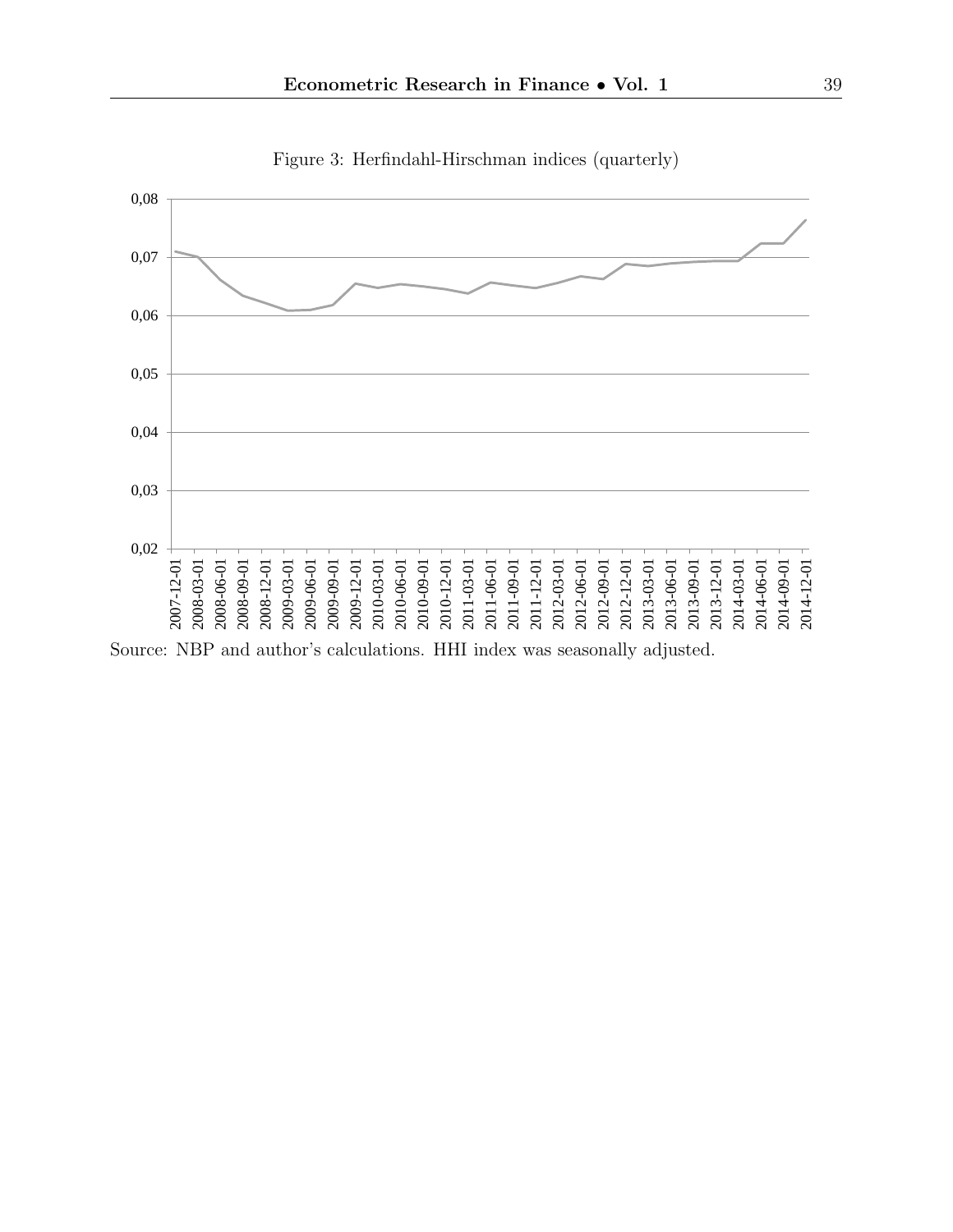

Figure 4: GDP growth and inflation rate (yoy quarterly) (%)

Source: NBP and author's calculations.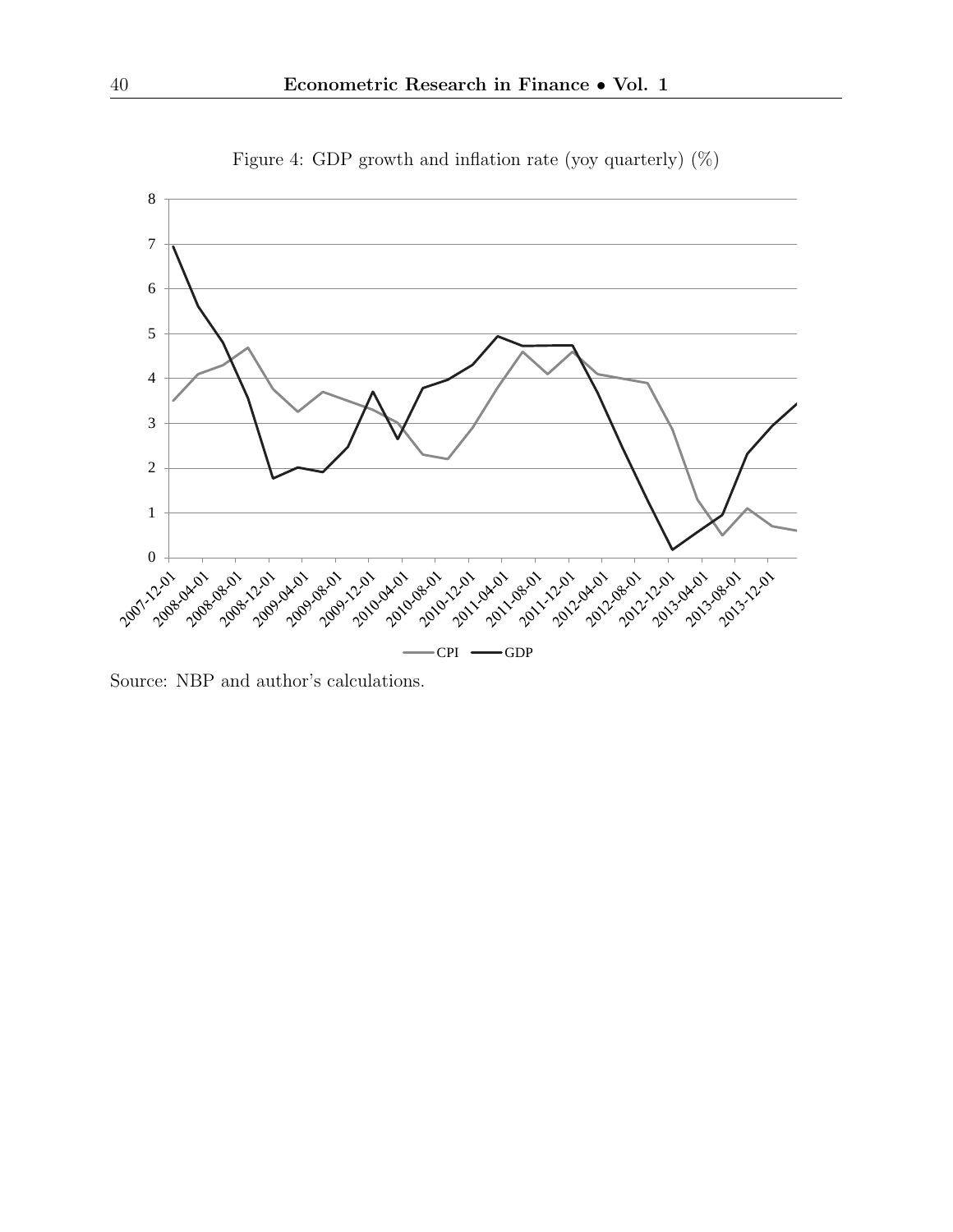

Figure 5: Profitability ratio in EU (ROA, in %)





Figure 6: Profitability ratio in EU (ROE, in %)

Source: European Central Bank.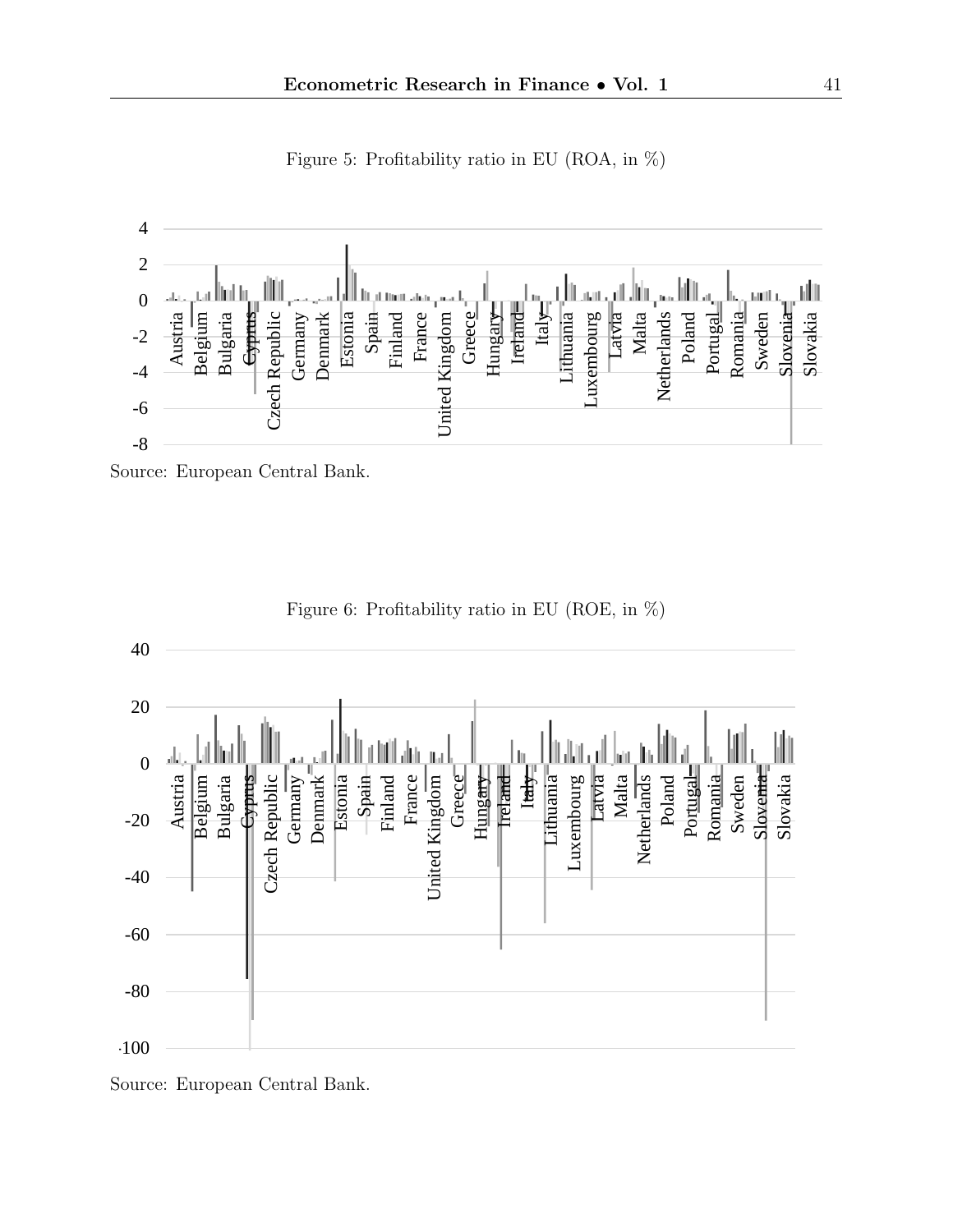

Figure 7: Assets of the Polish banking sector [in bn PLN]

Source: Polish Financial Supervision Authority.

Figure 8: Loans for nonfinancial sector and housing loans of the Polish banking sector [in bn PLN]



Source: National Bank of Poland.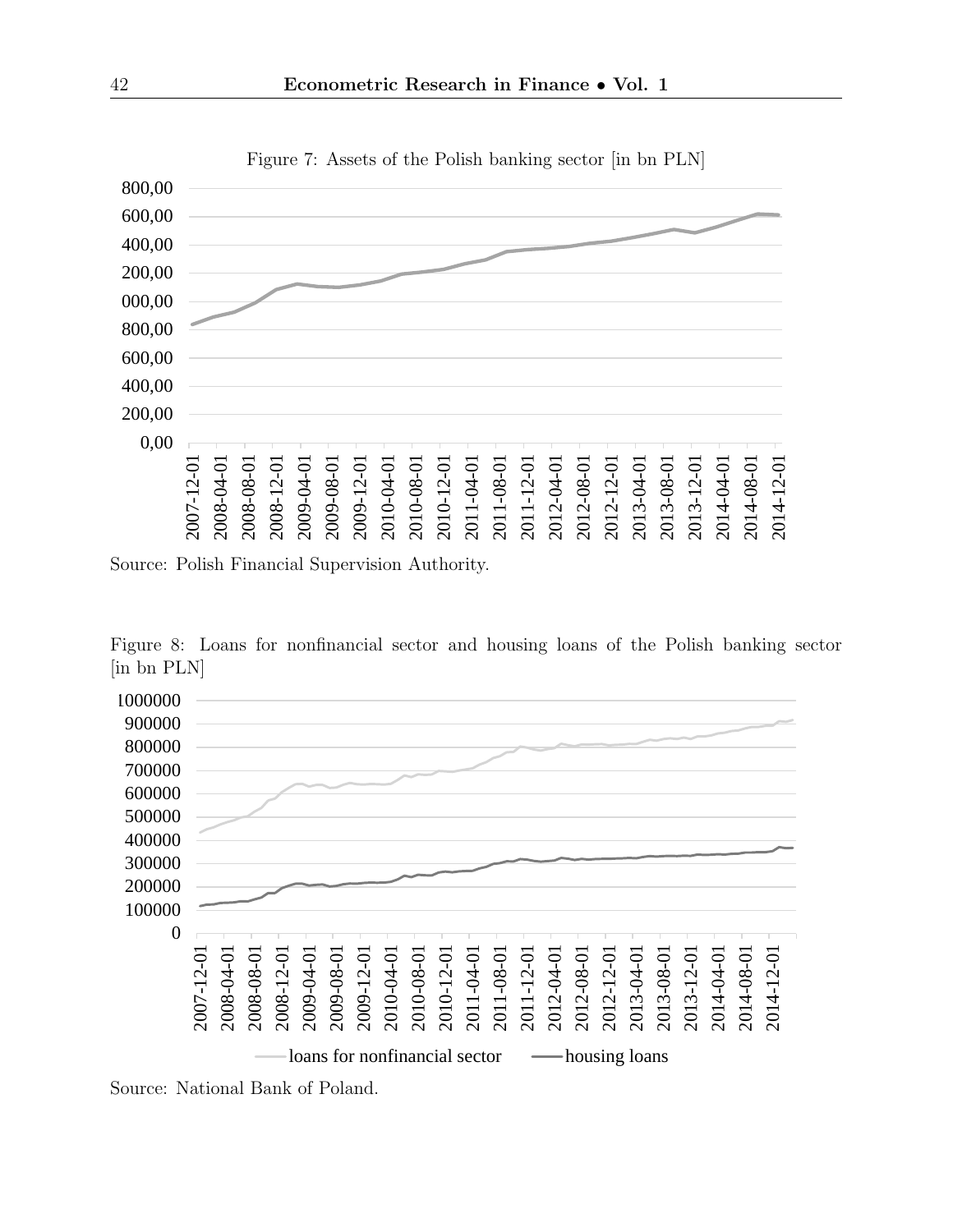Table 1: Summary Statistics on Bank Characteristics (quarterly data)

#### 1. Data for all samples. Source: Author's calculations on the basis of NBP and CSO data.

|                                | All Banks |          |                                                         | Banks with Majority of Foreign |           |          |           |         |
|--------------------------------|-----------|----------|---------------------------------------------------------|--------------------------------|-----------|----------|-----------|---------|
|                                |           |          |                                                         | capital                        |           |          |           |         |
|                                | Mean      | SD       | Min                                                     | Max                            | Mean      | SD       | Min       | Max     |
| Observations                   | 1634      |          |                                                         |                                | 1407      |          |           |         |
| Dependent Variables:           |           |          |                                                         |                                |           |          |           |         |
|                                |           |          | Balance Sheet Data (for each bank $i$ and quarter $t$ ) |                                |           |          |           |         |
| ROA Ratio $(\%)$               | $-0.0246$ | 0.20185  | $-2.86388$                                              | 0.81991                        | $-0.0279$ | 0.2178   | $-2.8639$ | 0.8199  |
| ROE Ratio(%)                   | 0.020114  | 0.20185  | $-4.731094$                                             | 0.48876                        | 0.01802   | 0.21173  | $-4.7311$ | 0.4047  |
| Independent Variables:         |           |          |                                                         |                                |           |          |           |         |
|                                |           |          | Balance Sheet Data for Each Quarter t                   |                                |           |          |           |         |
|                                |           |          | <b>Market Structure</b>                                 |                                |           |          |           |         |
|                                |           |          | Balance sheet data for each quarter $t$                 |                                |           |          |           |         |
| <b>HHI</b>                     | 0.059575  | 0.002153 | 0.05599                                                 | 0.06412                        | 0.05957   | 0.00215  | 0.05599   | 0.06413 |
| Log of Size of Bank-           | 27.68921  | 0.158017 | 27.3304                                                 | 27.8992                        | 27.6892   | 0.15798  | 27.3305   | 27.8992 |
| ing Sector                     |           |          |                                                         |                                |           |          |           |         |
| Market Power                   |           |          |                                                         |                                |           |          |           |         |
|                                |           |          | Balance Sheet Data (for each bank $i$ and quarter $t$ ) |                                |           |          |           |         |
| MP Ratio $(\%)$                | 0.014539  | 0.027114 | $1.42e-1$                                               | 0.16214                        | 0.01236   | 0.022408 | $1.42e-1$ | 0.16213 |
| ML Ratio $(\%)$                | 0.014539  | 0.027267 | $\Omega$                                                | 0.17197                        | 0.01230   | 0.021413 | $\Omega$  | 0.15757 |
| Log of Assets (size)           | 21.69478  | 2.438546 | 12.0695                                                 | 26.0074                        | 21.4947   | 2.492519 | 12.0694   | 25.7244 |
| <b>Bank-Specific Variables</b> |           |          |                                                         |                                |           |          |           |         |
|                                |           |          | Balance Sheet Data (for each bank $i$ and quarter $t$ ) |                                |           |          |           |         |
| Tier1 Ratio $(\%)$             | 0.182737  | 0.165391 | 0.0054                                                  | 3.14585                        | 0.17869   | 0.161253 | 0.00538   | 3.14584 |
| Total Loans/Assets             | 0.777339  | 0.225674 | $\Omega$                                                | 1.47161                        | 0.79578   | 0.227887 | $\Omega$  | 1.47160 |
| $(\%)$                         |           |          |                                                         |                                |           |          |           |         |
| Total Deposit /                | 0.346451  | 0.338144 | $\Omega$                                                | 2.52977                        | 0.3411    | 0.330231 | $\Omega$  | 2.52977 |
| Assets $(\%)$                  |           |          |                                                         |                                |           |          |           |         |
| FX Housing Loans               | 0.085851  | 0.152134 | $\Omega$                                                | 0.65490                        | 0.08676   | 0.1559   | $\Omega$  | 0.65490 |
| / Assets $(\%)$                |           |          |                                                         |                                |           |          |           |         |
| Macroeconomics                 |           |          |                                                         |                                |           |          |           |         |
| Data for Each Quarter t        |           |          |                                                         |                                |           |          |           |         |
| <b>GDP</b>                     | 3.278261  | 1.75493  | 0.2                                                     | 6.9                            | 3.27721   | 1.75502  | 0.2       | 6.9     |
| $\overline{CPI}$               | 3.408696  | 1.02258  | 0.5                                                     | 4.7                            | 3.40863   | 1.02233  | 0.5       | 4.7     |

2. Data for Parent Banks (quarterly data). Source: Author's calculations on the basis of Bankscope and Eurostat data.

|                                   | Mean      | <b>SD</b> | Min        | Max    |
|-----------------------------------|-----------|-----------|------------|--------|
| Observations                      | 1257      |           |            |        |
| Independent Vari-                 |           |           |            |        |
| ables:                            |           |           |            |        |
| parent Net Loans/Assets $(\%)$    | 52.27033  | 23.10678  | 0.005      | 99.251 |
| parent_Total_Capital_Ratio $(\%)$ | 14.16492  | 5.224161  | ⇁          | 56.6   |
| parent_ROA $(\%)$                 | 0.477185  | 0.866871  | $-6.36$    | 8.958  |
| parent_ROE $(\%)$                 | 6.934040  | 9.598102  | $-129.584$ | 42.196 |
| parent_Loan_Loss_Ratio $(\%)$     | 2.734991  | 1.982544  | 0.021      | 12.44  |
| parent_GDP                        | 0.1164969 | 2.770955  | $-9.2$     | 7.9    |

Note: This table provides summary statistics (mean and standard deviation for bank balance sheets data and macroeconomics data). Data are observed quarterly 2007Q4–2013Q2.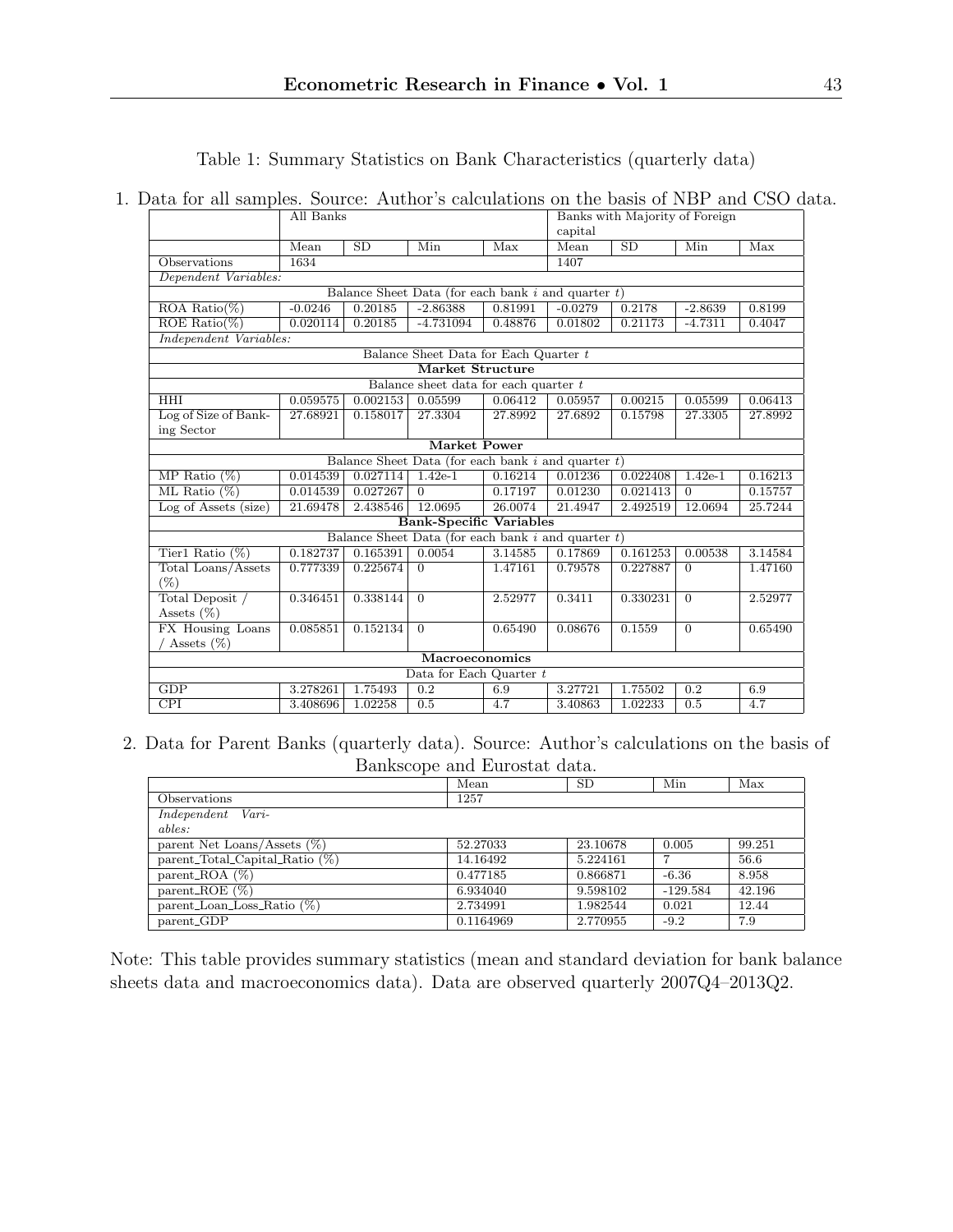|            | <b>ROA</b> | MP        | <b>MPL</b> | LA        | <b>HHI</b> | <b>LTA</b> | DEF       | Tier1    | <b>FXH</b> | Size     | GDP       |
|------------|------------|-----------|------------|-----------|------------|------------|-----------|----------|------------|----------|-----------|
| <b>ROA</b> |            |           |            |           |            |            |           |          |            |          |           |
| МP         | 0.0123     |           |            |           |            |            |           |          |            |          |           |
| <b>MPL</b> | 0.0016     | $0.9797*$ |            |           |            |            |           |          |            |          |           |
| LA         | 0.0183     | $0.9979*$ | $0.9762*$  |           |            |            |           |          |            |          |           |
| HHI        | $0.1035*$  | $-0.0022$ | $-0.02$    | 0.0404    |            |            |           |          |            |          |           |
| <b>LTA</b> | $0.1549*$  | $-0.398*$ | $-0.26*$   | $-0.401*$ | $-0.03$    |            |           |          |            |          |           |
| DEP        | $-0.0742$  | $0.2865*$ | $0.1699*$  | $0.2946*$ | 0.0918     | $-0.752*$  | 1         |          |            |          |           |
| Tier1      | $0.3373*$  | $-0.516*$ | $-0.569*$  | $-0.508*$ | $0.1660*$  | 0.0307     | 0.0057    |          |            |          |           |
| <b>FXH</b> | $-0.114*$  | $0.7254*$ | $0.7780*$  | $0.7260*$ | 0.0200     | 0.0844     | $-0.15*$  | $-0.59*$ |            |          |           |
| Size       | $0.1731*$  | 0.0023    | $-0.017$   | 0.0580    | $0.7752*$  | $-0.0269$  | $0.1115*$ | $0.163*$ | 0.0319     |          |           |
| GDP        | $-0.0110$  | $-0.0112$ | $-0.024$   | $-0.0203$ | $-0.193*$  | $-0.0142$  | 0.0253    | 0.0051   | $-0.006$   | $-0.18*$ |           |
| <b>CPI</b> | 0.0230     | 0.0050    | $-0.000$   | 0.0104    | $-0.235*$  | 0.0392     | $-0.016$  | $-0.10*$ | 0.0200     | $-0.003$ | $0.4511*$ |

Table 2: Spearman's Rank Correlation Coefficients for all Variables

Source: Author's calculations on the basis of NBP and CSO data.  $*/$  indicates significance at the 10% level.

Table 3: Spearman's Rank Correlation coefficients for Variables for Parent Banks

| Data for Parent Banks      | $ROA_f$   | Parent              | Parent     | Parent     | Parent     | Parent          |
|----------------------------|-----------|---------------------|------------|------------|------------|-----------------|
|                            |           | Total_Capital_Ratio | GDP        | <b>ROA</b> | <b>CTI</b> | NetLoans/Assets |
|                            |           |                     |            |            |            |                 |
| $ROA_f$                    |           |                     |            |            |            |                 |
| parent_Total_Capital_Ratio | $0.1142*$ |                     |            |            |            |                 |
| parent_GDP                 | $0.0962*$ | $0.2395*$           |            |            |            |                 |
| parent_ROA                 | $-0.0381$ | 0.0329              | $0.2724*$  |            |            |                 |
| parent_CTI                 | 0.0268    | $0.2214*$           | 0.0349     | $-0.5506*$ |            |                 |
| parent_NetLoans/Assets     | $-0.0056$ | $-0.0734$           | $-0.1615*$ | $0.3737*$  | $-0.6019*$ |                 |

Source: Author's calculations on the basis of Bankscope and Eurostat data.  $*/$  indicates significance at the 10% level.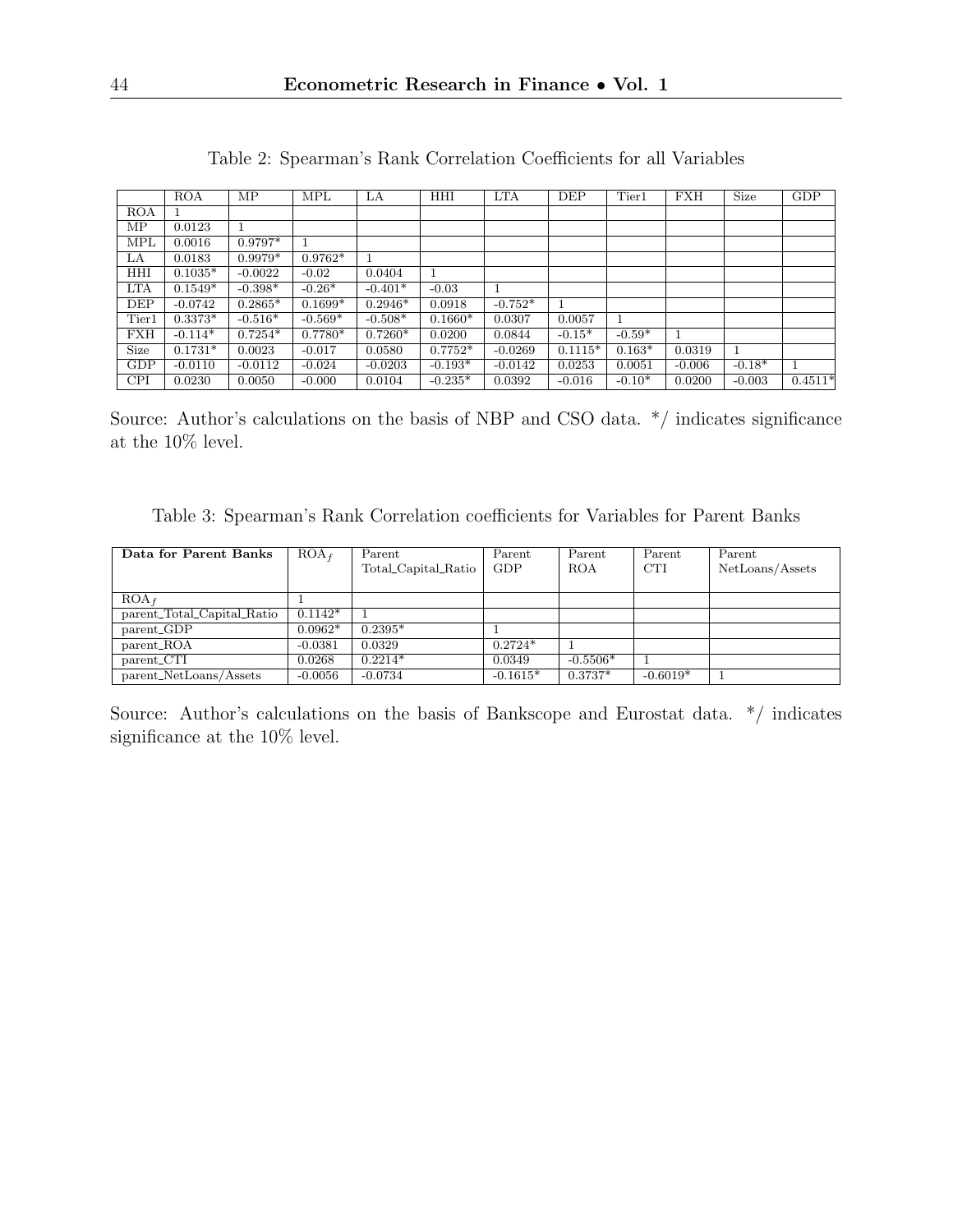| Variables                      | Estimate 1            | Estimate 2               | Estimate 3     | Estimate 4               | Estimate 5                |  |  |  |
|--------------------------------|-----------------------|--------------------------|----------------|--------------------------|---------------------------|--|--|--|
| L1.ROA                         | $0.7359047***$        | $0.7206154***$           | $0.614576***$  | $0.613027***$            | $0.576682***$             |  |  |  |
| Market Structure               |                       |                          |                |                          |                           |  |  |  |
| <b>HHI</b>                     |                       | $-4.994079$              | $0.9480281**$  | 1.595917                 | $-3.900502$               |  |  |  |
| <b>Size</b>                    | $0.257475^{\ast\ast}$ |                          |                |                          |                           |  |  |  |
| <b>Market Power</b>            |                       |                          |                |                          |                           |  |  |  |
| $\overline{MP}$                |                       | $11.18935*$              |                | $\overline{\phantom{a}}$ |                           |  |  |  |
| $\it ML$                       | 1.017407              |                          | $-0.0036206$   |                          |                           |  |  |  |
| LA                             |                       | $\overline{\phantom{0}}$ |                | $0.058173^{***}\,$       | $0.053436^{\ast\ast\ast}$ |  |  |  |
| Foreign Ownership              |                       |                          |                |                          |                           |  |  |  |
| $\overline{FO}$                | $-0.0434477$          | 0.0362766                | $-0.0019722$   | $0.1282207**$            | $0.372938**$              |  |  |  |
| $FO \times CRI$                | $-0.0138528$          | $-0.004424$              | $-0.010934*$   | $-0.0012158*$            |                           |  |  |  |
| $FO \times EuDCRI$             |                       |                          |                |                          | $0.0204672*$              |  |  |  |
|                                | Macroeconomics        |                          |                |                          |                           |  |  |  |
| GDP                            |                       | $0.010461*$              |                |                          | $0.0028546**$             |  |  |  |
| CPI                            | $-0.0016897$          |                          | $0.000649**$   | $0.0496**$               |                           |  |  |  |
| <b>Bank-Specific Variables</b> |                       |                          |                |                          |                           |  |  |  |
| <i>LTA</i>                     |                       | $0.2678998***$           |                | $0.058534**$             | 0.2293875*                |  |  |  |
| DTA                            | $-0.0377529***$       |                          | $-0.0374935*$  |                          |                           |  |  |  |
| CAR                            |                       |                          | $-0.001551***$ |                          |                           |  |  |  |
| <b>FXHL</b>                    |                       | $-1.508736$              |                | $-0.780618**$            | $-0.752328**$             |  |  |  |
| const                          | $-6.80247*$           | $-0.1833865$             | $-0.0270513$   | $-0.0270513$             | $-1.35171$                |  |  |  |
| Hansen Test                    | 0.974                 | 0.824                    | 0.961          | 0.974                    | 0.661                     |  |  |  |
| AR(1)                          | 0.097                 | 0.326                    | 0.084          | 0.061                    | 0.048                     |  |  |  |
| AR(2)                          | 0.196                 | 0.426                    | 0.196          | 0.343                    | 0.330                     |  |  |  |
| <b>Time Period</b>             | 2007Q4-2013Q2         |                          |                |                          |                           |  |  |  |
| Number of                      | 1231                  | 1231                     | 1231           | 1231                     | 1231                      |  |  |  |
| observations                   |                       |                          |                |                          |                           |  |  |  |
| Number of gr.                  | 86                    | 86                       | 86             | 86                       | 86                        |  |  |  |

Table 4: Empirical Results for Baseline Model

Source: Author's calculations. \*\*\*/\*\*/\* indicate significance at the  $1\%/5\%/10\%$  levels respectively. All variables were seasonally adjusted.  $AR(1)$  – Arellano-Bond test for  $AR(1)$  in first differences.  $AR(2)$  – Arellano-Bond test for  $AR(2)$  in first differences. Hansen Test – the test for over-identifying restrictions in GMM dynamic model estimation.